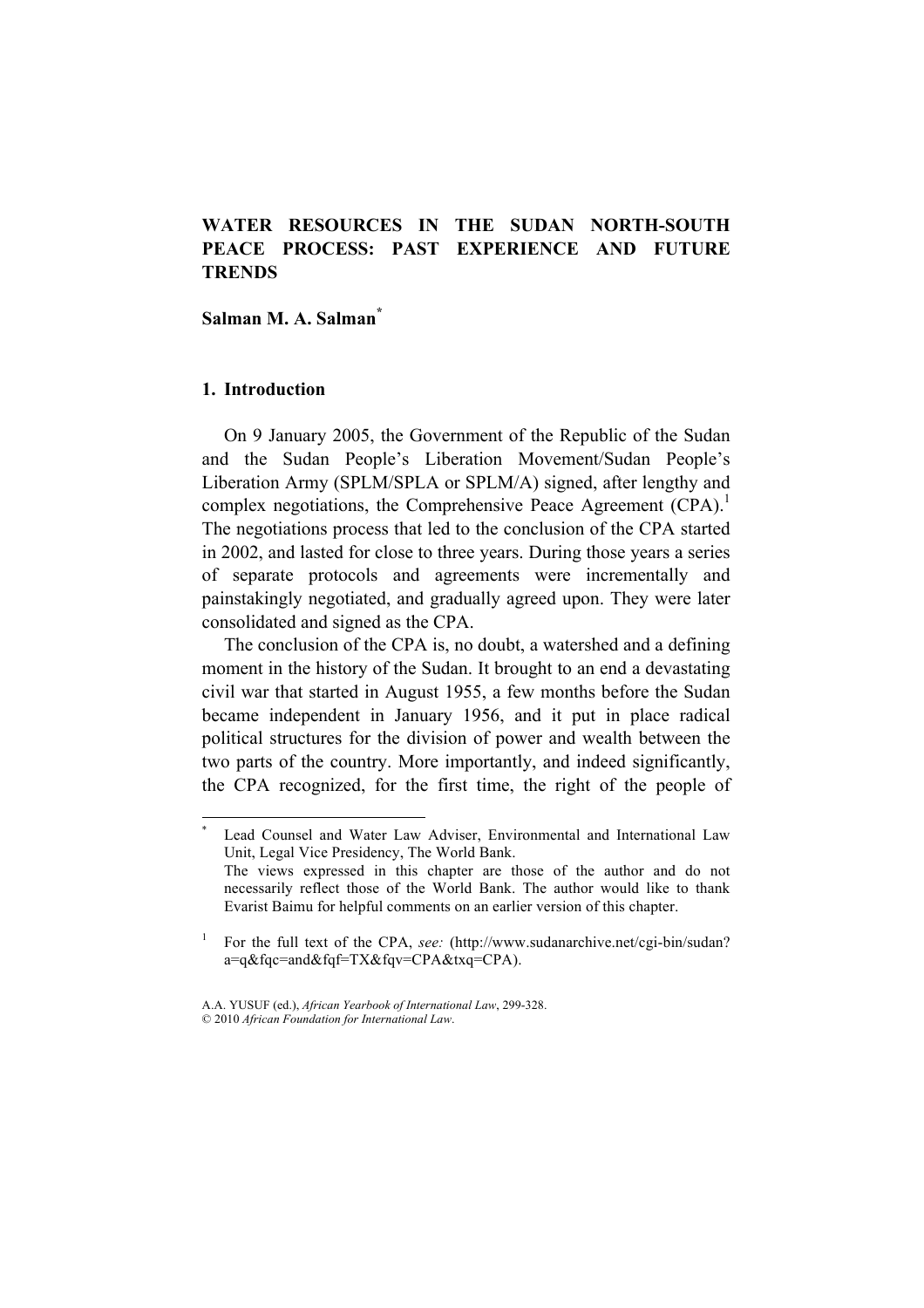Southern Sudan to self-determination. Although an earlier agreement to end the civil war was concluded in 1972 in Addis Ababa, Ethiopia, that agreement granted the South limited regional autonomy only.<sup>2</sup> Implementation of the agreement faced a number of difficulties, as well as major and successive breaches by the government in Khartoum, which led to its final collapse in 1983. The SPLM/A was established that year and led the renewed civil war, and thereafter the negotiations process that culminated in the conclusion of the CPA in 2005.

The CPA, as its name indicates, is a fairly wide-ranging agreement. It consists of a Chapeau, six separate protocols and agreements, and two annexure, and spans over close to 250 pages. It even includes a table of contents and more than five pages of a list of abbreviations. The CPA was signed by the then First Vice President of the Republic of the Sudan, and the Chairman of the SPLM/A. It was witnessed by envoys of thirteen countries and organizations including the then presidents of Kenya and Uganda, and representatives of Egypt, Italy, the Netherlands, Norway, the United Kingdom, the United States of America, as well as the African Union, the European Union, the Inter-Governmental Authority on Development  $(IGAD)$ ,<sup>3</sup> the Arab League, and the United Nations. This wide range of participation in the process testifies to the importance the world community has ascribed to the CPA, and to the peaceful resolution of the conflict in the Sudan. It should also be added that the main undertakings under the different protocols and agreements of the CPA have been duly reflected in the Interim National Constitution of the Republic of the Sudan

<sup>&</sup>lt;sup>2</sup> For the full text of "The Addis Ababa Agreement on the Problem of Southern Sudan" *see*: (http://www.splamilitary.net/documents/THE%20ADDIS%20 ABABA%20AGREEMENT.pdf). The Agreement was concluded on 12 March 1972, between the Government of the Democratic Republic of the Sudan, and

the Southern Sudan Liberation Movement.<br>3 IGAD is a regional organization consisting of the East African countries of Djibouti, Eritrea, Ethiopia, Kenya, Somalia, Sudan and Uganda. The vision of IGAD is to achieve peace, prosperity and regional integration in the IGAD region. For more details about IGAD, *see*: (http://www.igad.org/).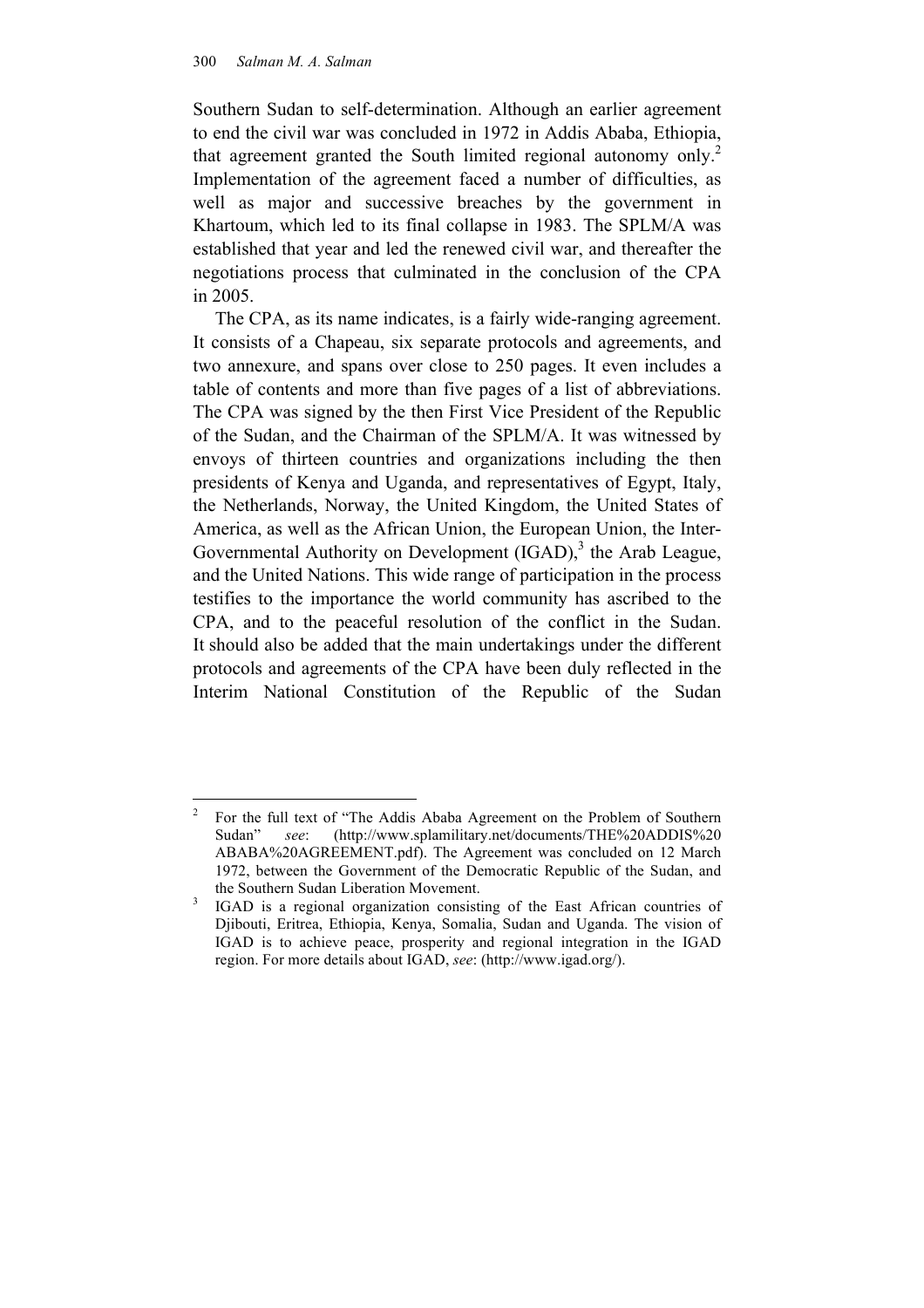(the Interim Constitution) that was adopted on 6 July 2005, six months after conclusion of the CPA.<sup>4</sup>

This article will briefly review the main aspects of each of the different protocols and agreements under the CPA, discuss how water resources have been addressed by the CPA, and analyze the reasons for that. The article will then examine the past experience with the management and development of the Nile waters in Southern Sudan, and identify future trends.

## **2. Protocols and Agreements under the CPA**

As indicated earlier, the CPA consists of the Chapeau, six protocols and agreements, and two annexure, one on the implementation modalities of the ceasefire, and the other on the implementation modalities of the other five agreements.

The Chapeau of the CPA recorded the long and continuous negotiations process that went on between May 2002 and December 2004 in Karen, Machakos, Nairobi, Nakuru, Nanyuki and Naivasha,<sup>5</sup> all in Kenya, under the auspices of both the IGAD Peace Process and the Government of Kenya.<sup>6</sup> It indicated that the conflict in the Sudan was the longest running conflict in Africa, and that it has caused tragic loss of life, destroyed the infrastructure of the country, eroded its economic resources and caused suffering to the people of the Sudan. It confirmed that peace, stability and development are aspirations shared by all the people of the Sudan. The Chapeau underscored that the successful implementation of the CPA would provide a model for good governance, and would help make unity attractive. It stressed the

 <sup>4</sup> For a copy of the Interim National Constitution of the Republic of the Sudan 2005 *see:* (http://www.mpil.de/shared/data/pdf/inc\_official\_electro

nic\_version.pdf).<br>Aside from the Machakos Protocol, the remaining five main agreements of the CPA were concluded at Naivasha, although the negotiations might have been carried out at another location. That is why the CPA is usually referred to as the

<sup>&</sup>quot;Naivasha Agreement." <sup>6</sup> Kenya played a major role in the negotiations process. It appointed General Lazaro Sumbeiywo as a mediator under the IGAD Peace Process. For a description of the negotiations process in each of these venues and the role of General Sumbeiywo, *see* Waihenya W., *The Mediator – Gen. Lazaro Sumbeiywo and the Southern Sudan Peace Process* (Kenway Publications 2006).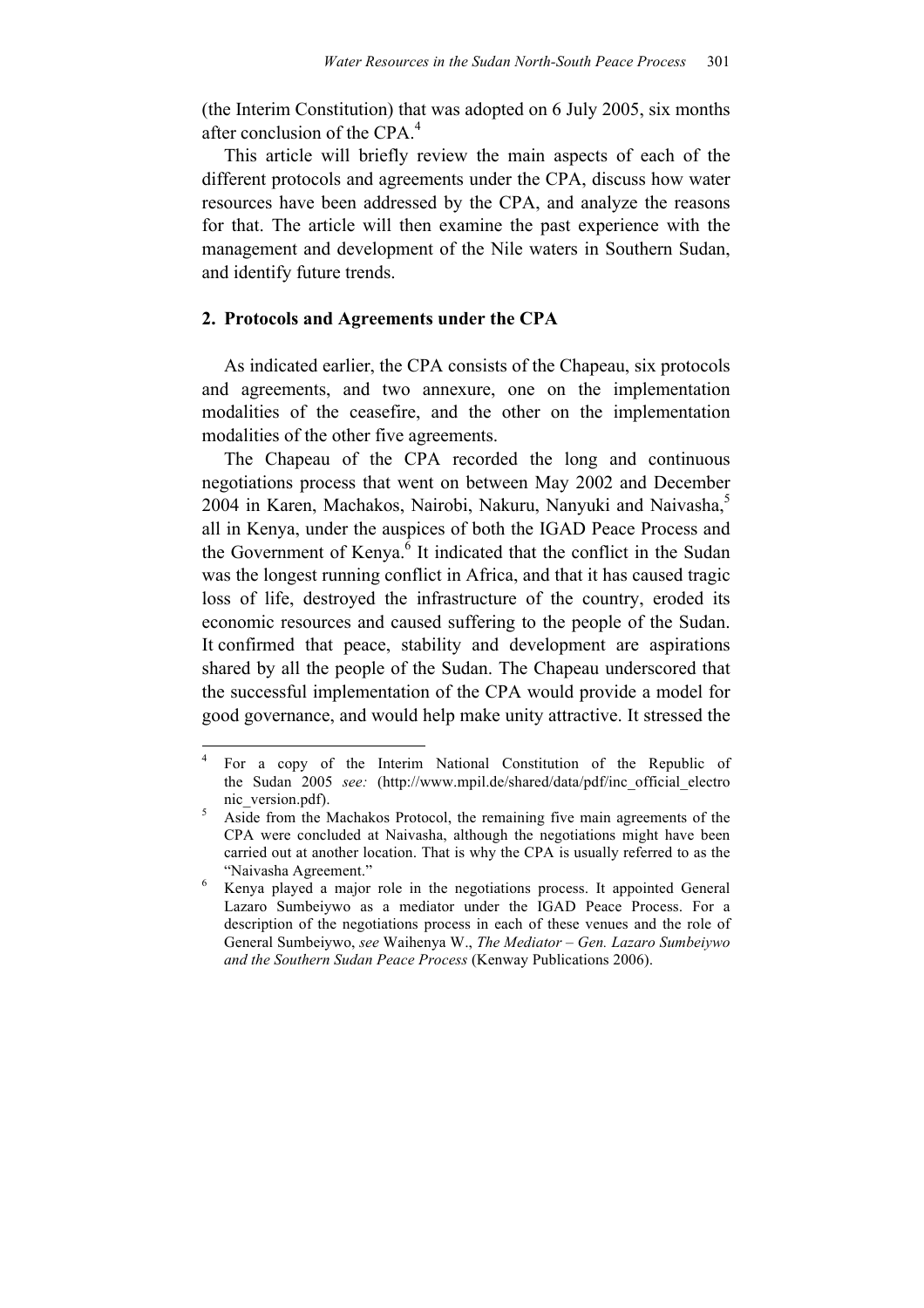need for full adherence to the letter and spirit of the CPA to guarantee lasting peace, security for all, and justice and equality in the Sudan.

The first agreement under the CPA was concluded on 20 July 2002, and is entitled "The Machakos Protocol." The Protocol started by stating in Paragraph 1.1 that

"The unity of the Sudan, based on the free will of its people democratic governance, accountability, equality, respect, and justice for all citizens of the Sudan is and shall be the priority of the Parties and that it is possible to redress the grievances of the people of South Sudan and to meet their aspirations within such a framework."

Yet, paragraph 1.3 hastened to aver "that the people of South Sudan have the right to self-determination, *inter alia*, through a referendum to determine their future status." The Protocol went further and indicated that at the end of the six year interim period, $\frac{7}{1}$ 

"there shall be an internationally-monitored referendum, organized jointly by the Government of the Sudan and the SPLM/A, for the people of the South Sudan to confirm: the unity of the Sudan by voting to adopt the system of government established under the CPA, or to vote for secession."<sup>8</sup>

The conclusion of this Protocol was a remarkable breakthrough, and its adoption paved the way for the continuation of the negotiations process and the conclusion of the subsequent agreements. A separate part on "Southern Sudan Right to Self-Determination," reflecting this Protocol, is included in the Interim Constitution. In addition, the Interim Constitution requires the National Legislature to issue the Southern Sudan Referendum Act by the beginning of the third year of the interim period, and to subsequently establish the Southern Sudan Referendum Commission.<sup>9</sup> Furthermore, it states that the referendum

 $7$  According to Article 226 of the Interim Constitution, the interim period would start on 9 July 2005. The period falling between the signature of the CPA and the beginning of the interim period (i.e. between January and July 2005) is called "the pre-interim period." Adoption of the Interim Constitution was the main task

accomplished during the pre-interim period.<br> *See* paragraph 2.5 of the Machakos Protocol.<br> *See* Part Sixteen, Article 220 of the Interim Constitution. Article 221 deals with the establishment of an independent Assessment and Evaluation Commission to monitor implementation of the CPA during the interim period.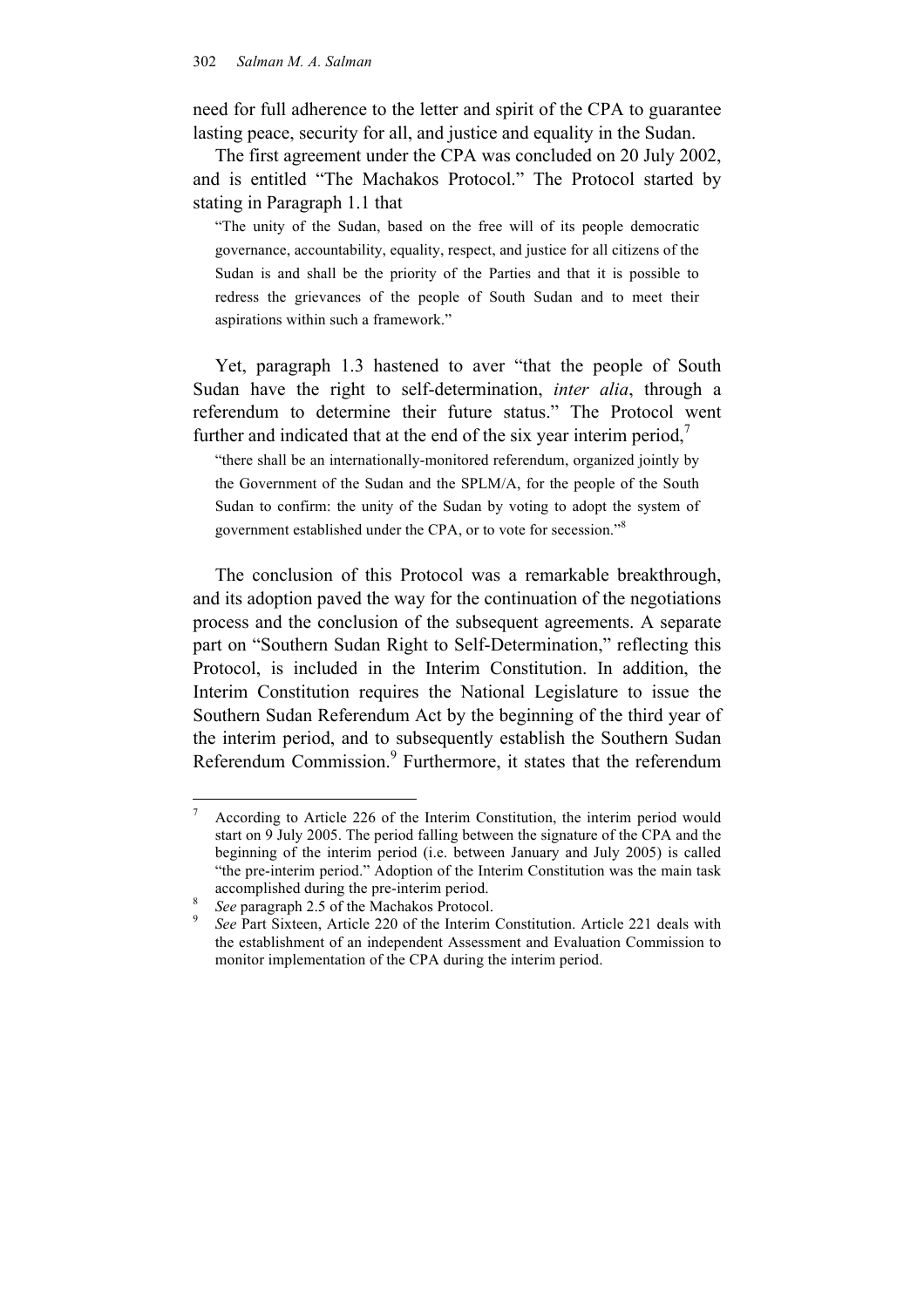shall take place six months before the end of the six year interim period; that is by January  $2011$ .<sup>10</sup> As a result, the Protocol has set in motion an extensive national debate over the unity of the country or secession of Southern Sudan; a debate that would dominate the entire interim period of six years.

The second Agreement was concluded on 25 September 2003, more than a year after the Machakos Protocol, and dealt with Security Arrangements. The Agreement confirmed the existence of two separate and equal armed forces during the interim period: the Sudanese Armed Forces (SAF), and the Sudan People's Liberation Army (SPLA); with both forces considered and treated equally as Sudan's National Armed Forces. It included detailed provisions on an internationally-monitored ceasefire between the two forces which would come into effect upon the signature of the CPA. It is worth adding that a *de facto* ceasefire gradually evolved some months after the conclusion of the Machakos Protocol which the Agreement on Security Arrangements confirmed, elaborated and codified. The Agreement also included detailed provisions on the disengagement, redeployment, and mission and mandate of each of the two forces, and the composition and authority of the joint integrated units established from within the two forces of SAF and SPLA.

On 7 January 2004, a year and half after the Machakos Protocol, and four months after the Agreement on the Security Arrangements, the two parties concluded the third agreement under the CPA on "Wealth Sharing." The main areas addressed under this Agreement are land and natural resources, and oil resources. The Agreement included detailed provisions on the establishment and mandate of a National Land Commission, a Southern Sudan Land Commission, a National Petroleum Commission, a Fiscal and Financial Allocation and Monitoring Commission, and an Oil Revenue Stabilization Account. Other areas addressed under this Agreement included guiding principles for sharing oil revenues and non-oil revenues. The Agreement specified a fixed percentage of the revenue from the oil in Southern Sudan for each of the National Government, the

 <sup>10</sup> *See* Article 222 of the Interim Constitution.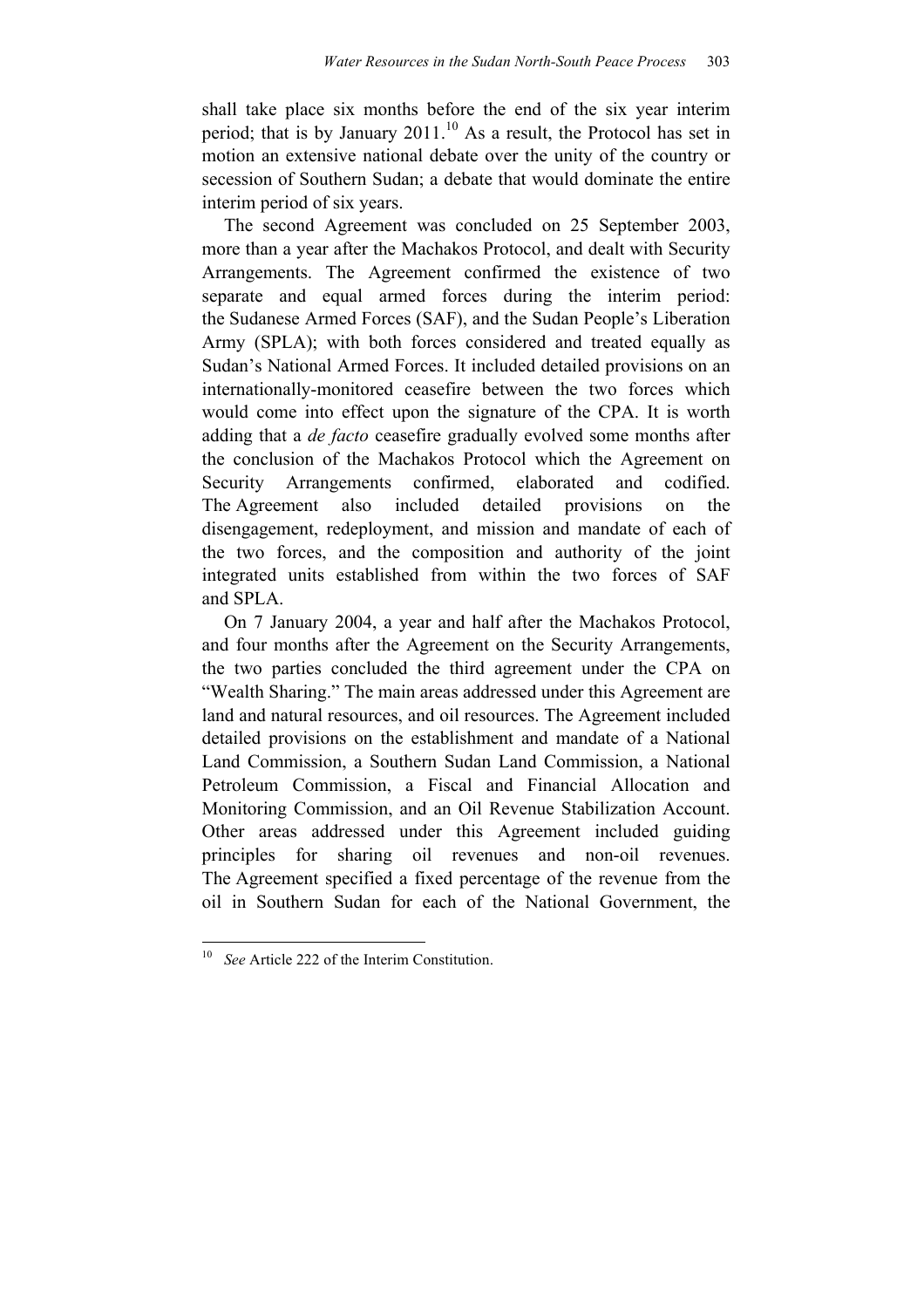Government of Southern Sudan (GoSS), and the oil producing states in the South.<sup>11</sup> The Agreement also dealt with monetary policy, banking, currency and borrowing, and the establishment and operation of the multi-donor trust funds.

It is worth mentioning that the Agreement on Wealth Sharing does not address water resources, despite the detailed provisions on land and natural resources. Water resources are briefly addressed under the fourth agreement on "Power Sharing" concluded on 26 May 2004, as will be discussed in the next part of this chapter. The Power Sharing Agreement laid down in detail basic principles on governance and human rights and fundamental freedoms, including freedom of thought, conscience and religion, and freedom of expression, assembly and association. The Agreement called for a decentralized system of government with significant devolution of powers to Southern Sudan, the states and local level governments, and set forth the structure and institutions of the government at the national and Southern Sudan levels, as well as the state level. The Agreement included four schedules dealing respectively with the National Powers, Powers of the Government of Southern Sudan, Powers of States, and Concurrent Powers.<sup>12</sup>

Two more agreements were concluded on 26 May 2004. The first one dealt with "The Resolution of the Conflict in the Two States of Southern Kordofan and Blue Nile." Those two states are geographically part of Northern Sudan, but are inhabited by people who identify culturally and ethnically more with Southern Sudan than with the North. The Agreement stated that the diverse cultural heritage and local languages of the population of these states shall be developed and protected. It underscored the need for the development of human resources and infrastructure of the two states, and it set up

<sup>&</sup>lt;sup>11</sup> The Wealth Sharing Agreement stipulates that the revenue from the oil in Southern Sudan would be divided equally between the National Government and the Government of Southern Sudan, after deduction of a certain amount for the Oil Revenue Stabilization Account, and 2% for the oil producing states

or regions.<br><sup>12</sup> In December 2005, the Government of Southern Sudan adopted "The Interim Constitution of Southern Sudan 2005." For a copy of this Constitution, *see:* (http://www.chr.up.ac.za/undp/domestic/docs/c\_SouthernSudan.pdf).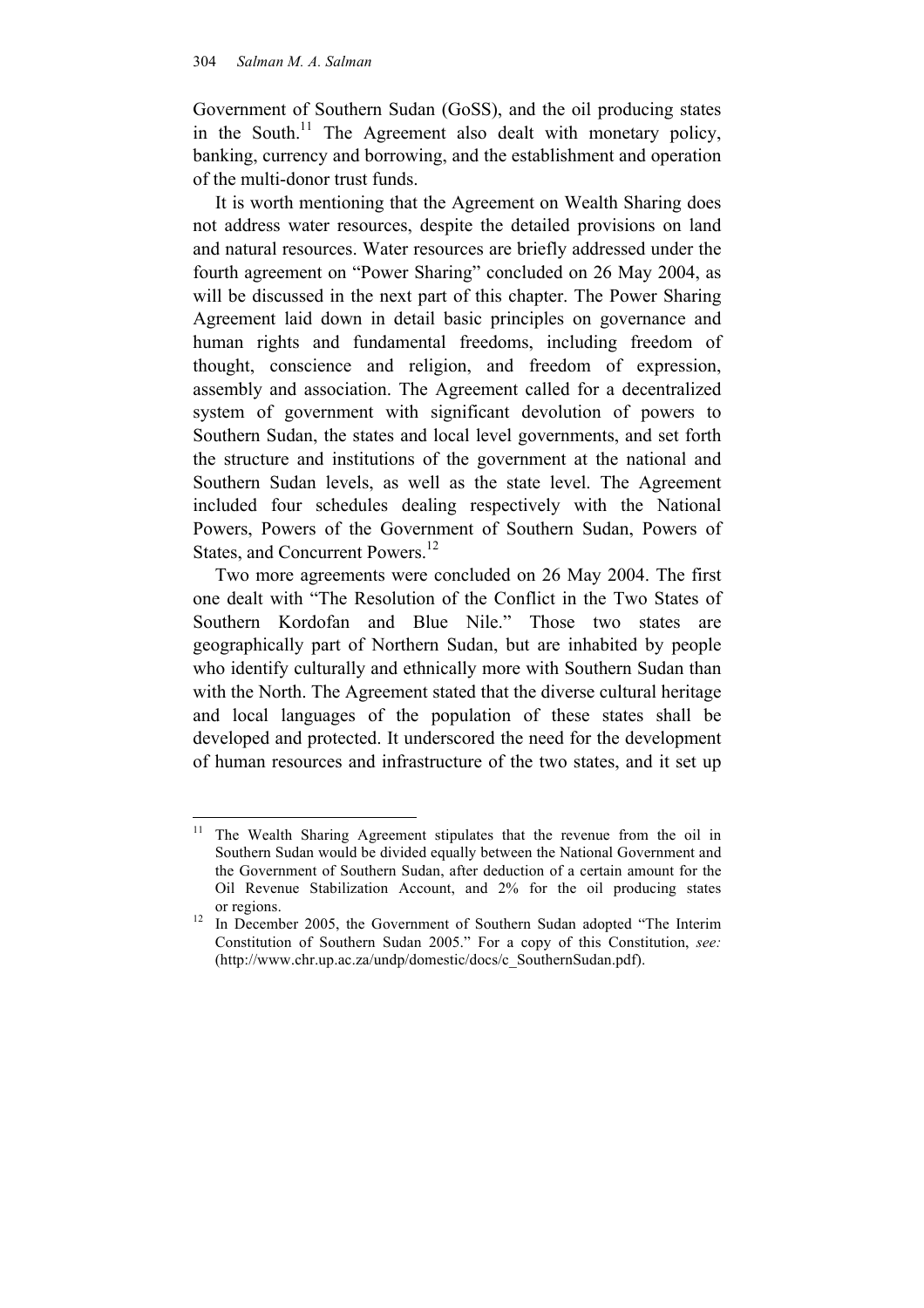special local structures, with large powers devolved to them, for achieving these objectives.

The other agreement concluded on 26 May 2004, dealt with "The Resolution of the Abyei Conflict." This was the third agreement to be concluded on that date, and the sixth one under the CPA. The agreement is also known as the Abyei Protocol. Abyei is an area that was transferred from Southern Sudan to the North. The Protocol sets forth arrangements for delimiting the boundaries of the area, and for a referendum for determining its future, as will be discussed in part VI of this chapter.

On 31 December 2004, two annexure on the implementation modalities of those six agreements were concluded. The first of the two annexure dealt with "Permanent Ceasefire and Security Arrangements Implementation Modalities and Appendices," and the other with "Implementation Modalities and Global Implementation Matrix and Appendices" for the other five agreements. Each of them laid down detailed provisions on the implementation arrangements, including the timing, executing body/authority, composition of such body, funding sources, and procedures and process. The adoption of these two annexure brought to a successful conclusion the arduous and lengthy negotiations process that spanned for almost three years, and paved the way for the signature of the CPA on 9 January 2005, less than ten days later.

Thus, the CPA has covered, aside from the ceasefire and the right of self-determination for the people of Southern Sudan, wide and extensive areas of governance principles, power, as well as wealth, land and natural resources, and oil; and the structures for managing and sharing them during the interim period. As indicated earlier, the Interim Constitution of the Republic of the Sudan of 2005 was issued to reflect and incorporate the basic undertakings under the CPA, replacing the 1998 Constitution. Indeed Article 225 of the Interim Constitution itself states that

"The Comprehensive Peace Agreement is deemed to have been duly incorporated in this Constitution; any provisions of the Comprehensive Peace Agreement which are not expressly incorporated herein shall be considered as part of this Constitution."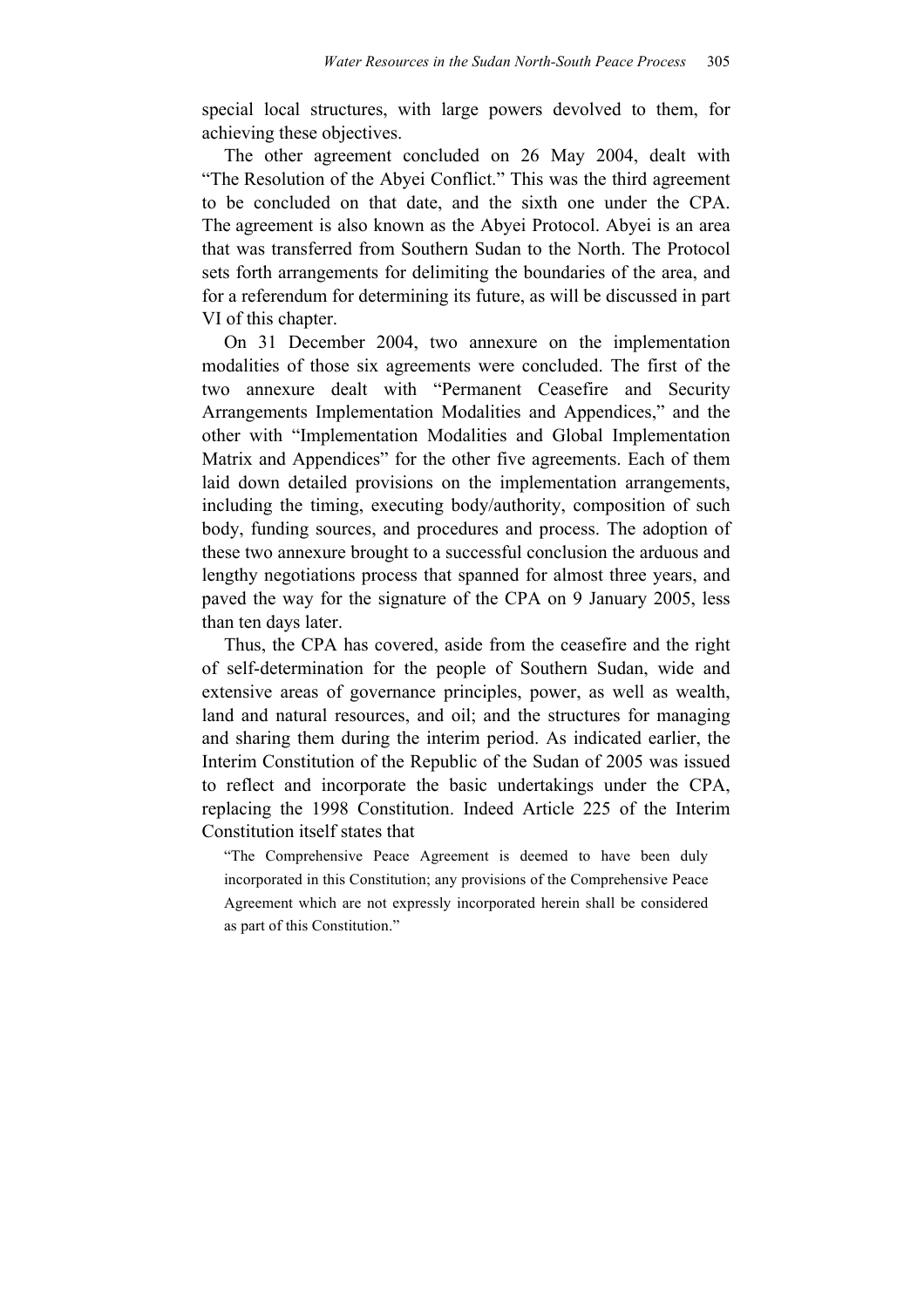#### 306 *Salman M. A. Salman*

This Article of the Constitution attests clearly to the comprehensiveness and authority of the CPA, and comes very close to recognizing the supremacy of the CPA over the Interim Constitution.

### **3. Water Resources under the CPA**

As mentioned earlier, it is the Power Sharing Agreement, rather than the Wealth Sharing Agreement, that included provisions on water resources. Paragraph 33 of Schedule A of the Power Sharing Agreement on national powers, which is reiterated as paragraph 33 of Schedule A of the Interim Constitution, places exclusive competency of the National Government on

"Nile Water Commission, the management of the Nile Waters, transboundary waters and disputes arising from the management of interstate waters between Northern states and any dispute between Northern and Southern states."

Paragraph 9 of Schedule B of the Power Sharing Agreement which is also reiterated as paragraph 9 of Schedule B of the Interim Constitution lists the powers of the Government of Southern Sudan. These powers include the co-ordination of Southern Sudan services or the establishment of minimum standards or uniform norms in a number of areas including provision of water and waste management services. The powers also include, under paragraph 19 of said Schedule, natural resources and forestry, as well as disputes arising from the management of inter-state waters strictly within Southern Sudan.

Accordingly, the CPA and the Interim Constitution have set forth a clear division of responsibilities over water resources between the National Government and the Government of Southern Sudan. All of the issues related to the Nile waters are placed within the exclusive jurisdiction of the National Government. This is notwithstanding the fact that a large part of the Nile falls within Southern Sudan. Indeed, almost all of the important tributaries of the White Nile, including the Sobat River, either originate, or join the river there. These tributaries include Bahr el Arab (also known as the Kiir River), Bahr el Ghazal, Bahr el Zeraf, Lol, Yei, Jur, Tonj, and Naam rivers, in addition to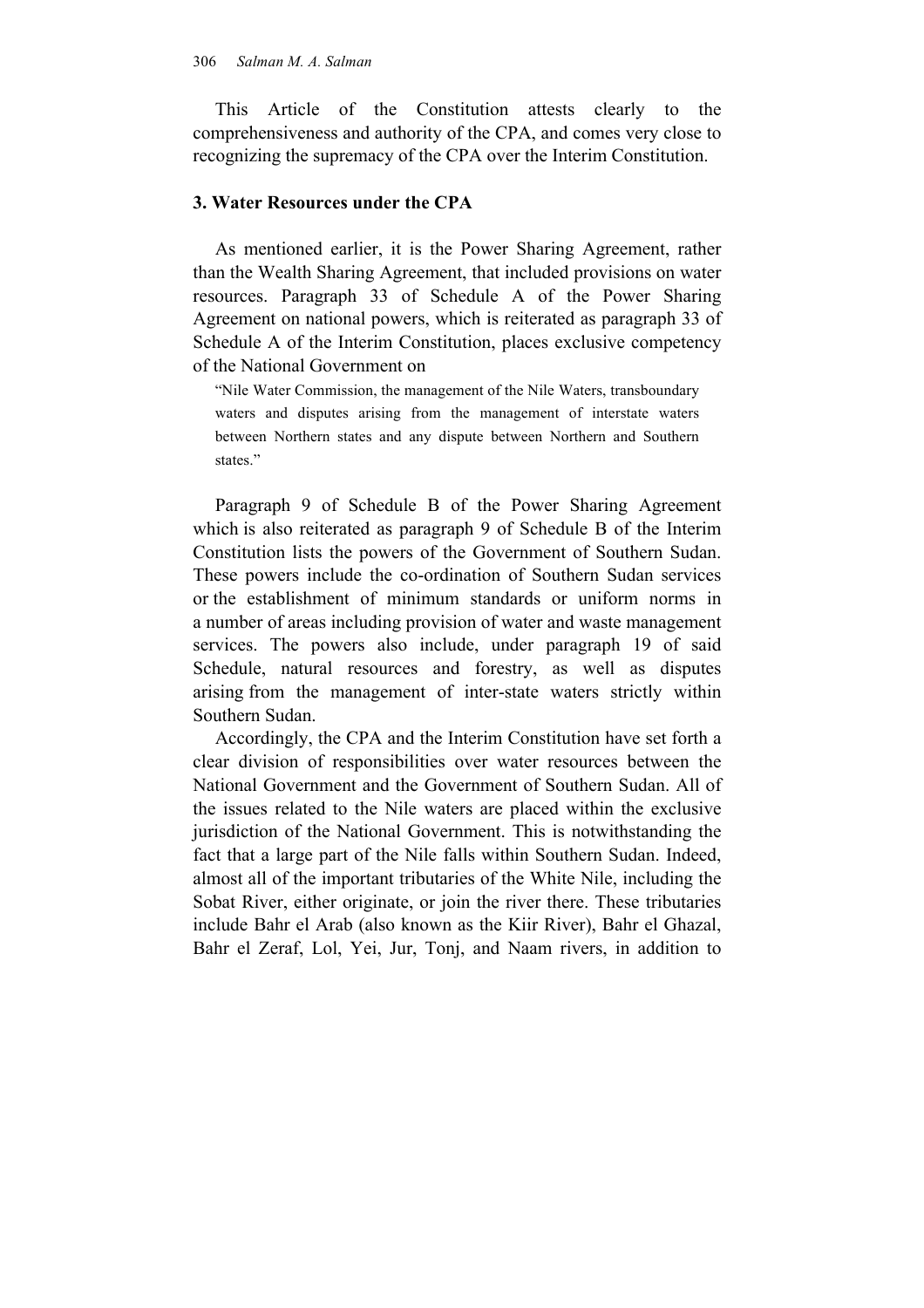Bahr el Jebel. The Jur and Bahr el Arab merge to form Bahr el Ghazal, after having been joined by the Lol River. Bahr el Ghazal joins Bahr el Jebel at Lake No, and thereafter the river is called the White Nile. It is subsequently joined by Bahr el Zeraf. The White Nile contributes about 14% of the total flow of the Nile River. Bahr el Jebel itself has its origins in Lake Victoria where, upon exit, it is called Victoria Nile. It becomes Albert Nile after exiting from Lake Albert, and once it crosses into the Sudan it is named Bahr el Jebel.

The Sobat River originates in Ethiopia as the Baro and Okobo rivers. It is joined by the Pibor River which originates within Southern Sudan, and the Sobat River thereafter flows there for large stretches before joining the White Nile. The combined river continues with the name "the White Nile,"<sup>13</sup> and flows for a considerable distance within Southern Sudan before entering Northern Sudan, and later on merging with the Blue Nile.

The Blue Nile and its tributaries, including the Rahad and Dinder rivers, rise in the Ethiopian highlands. Upon their confluence at Khartoum, the White Nile and the Blue Nile form the Nile River.<sup>14</sup> The Nile River is joined after that, still in Northern Sudan, by the Atbara River which also originates in the Ethiopian highlands. The Atbara River is the last tributary to join the Nile which thereafter flows through Northern Sudan and Egypt before emptying into the Mediterranean Sea.

The Sobat River also contributes about 14% of the Nile waters, thus bringing the total flow of the White Nile to about 28% of the total Nile waters. The remaining 72% of the flow of the Nile comes from

<sup>&</sup>lt;sup>13</sup> Some of the books and maps consider the White Nile as starting after the confluence with the Sobat River. Others call the entire river from Lake Victoria to Khartoum "the White Nile," while a third group considers the White Nile as starting after the confluence of Bahr el Ghazal and Bahr el Jebel. The latter approach, which the author subscribes to, comports with most of the literature on the Nile and helps in distinguishing the White Nile with its Equatorial Lakes origin, and the Sobat River that flows from Ethiopia. Yet, the author also subscribes to the use of the name "White Nile" to describe in a generic sense the

whole river from Lake Victoria to Khartoum.<br><sup>14</sup> For a detailed account of the political geography of the Nile, *see* Collins R., *The Nile*, Yale University Press, 2002.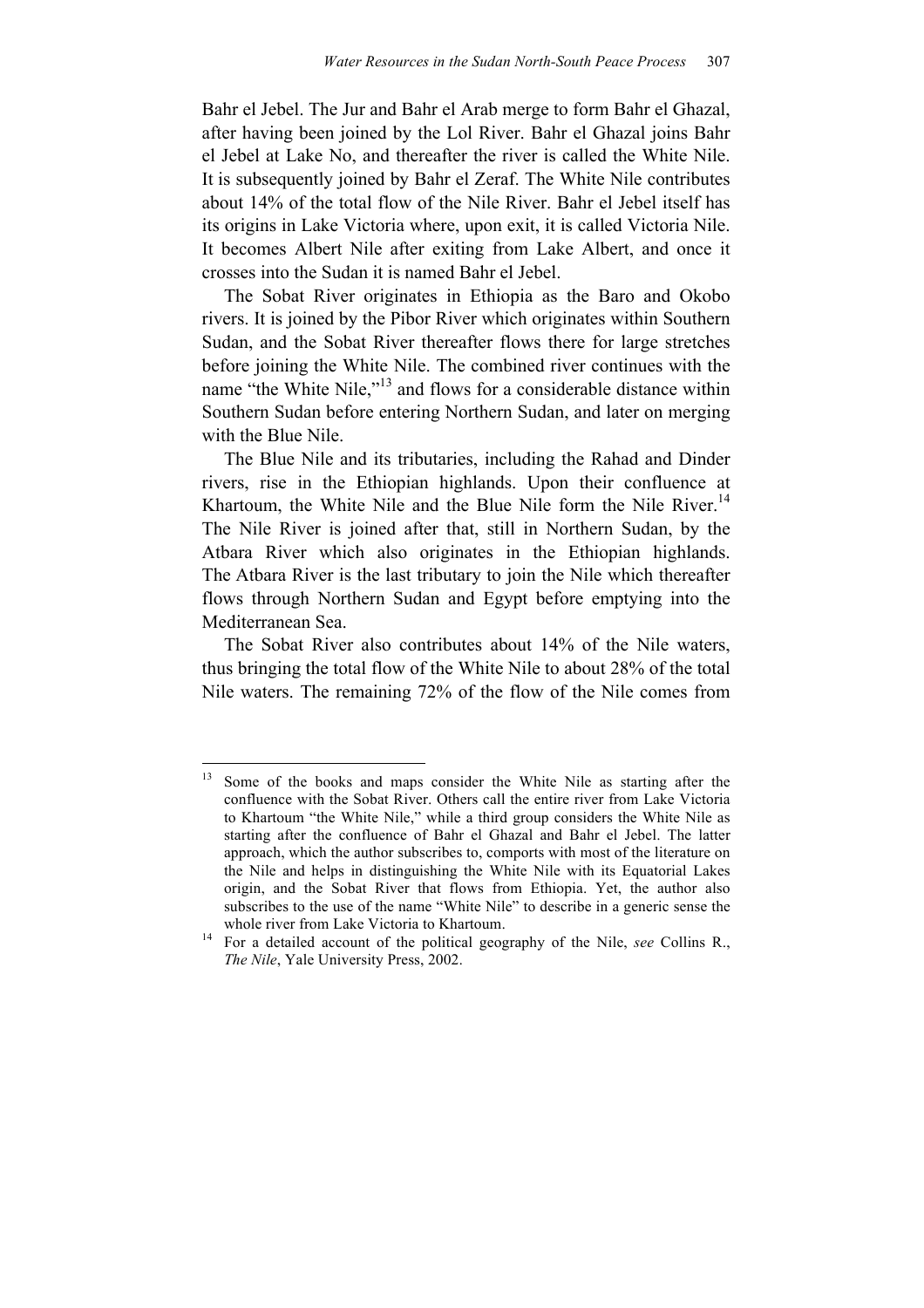the Blue Nile (59%), and the Atbara River  $(13\%)$ .<sup>15</sup> Accordingly, the Ethiopian plateaus are the origin of about 86% of the waters of the Nile, while the Equatorial Lakes contribute about 14% of the total flow of the Nile River.<sup>16</sup> It should be clarified, however, that despite the high contribution of the Blue Nile, its peak flow is largely seasonal, concentrated mostly in the months of June through September. On the other hand, the relatively smaller contribution of the White Nile is mostly steady throughout the year, and accordingly provides the critical water needs of Sudan and Egypt during the low flow period of the Blue Nile. Thus, the two rivers, through their unique flow synergies, actually complement each other, and provide for a perennial river in Sudan and Egypt. It should also be added that the Blue Nile is quite heavy with silt that it carries over from the Ethiopian highlands, whereas the White Nile is almost silt-free.

Egypt and Sudan concluded an Agreement for the full utilization of the Nile waters in November 1959.17 The Agreement sanctioned the construction of the Aswan High Dam in Egypt, and the Roseiris Dam on the Blue Nile in the Sudan. The Agreement established the total annual flow of the Nile measured at Aswan as 84 Billion Cubic Meters (BCM) and allocated 55.5 BCM to Egypt, and 18.5 BCM to the Sudan. The remaining ten BCM represent the evaporation losses at the large reservoir extending below the Aswan High Dam in southern Egypt and northern Sudan. To ensure technical co-operation in carrying out the necessary studies and research in connection with projects for the Nile control, for increase of its supply and for the continuation of hydrological survey work of the Nile in its upper reaches, the Agreement established the Permanent Joint Technical

 <sup>15</sup> For these figures and more details on the Nile, *see* Waterbury J., *The Nile Basin – National Determinants for Collective Action*, Yale University Press,

<sup>2002,</sup> p. 128.<br><sup>16</sup> Assuming that the total annual Nile flow measured at Aswan is 84 billion cubic meters (BCM) as indicated in the 1959 Agreement between Egypt and Sudan (*see infra* n. 17), the Nile waters flowing from Southern Sudan (the White Nile including the Sobat) would be about 23 BCM, while the Blue Nile flow would be about 61 BCM. The Ethiopian plateau would be the source of about 72.5 BCM,

with 11.5 BCM originating from the Equatorial Lakes.<br><sup>17</sup> *See* Agreement between the Republic of Sudan and the United Arab Republic for the Full Utilization of the Nile Waters, signed on 8 November 1959, 453 *U.N.T.S.* 64 (1963).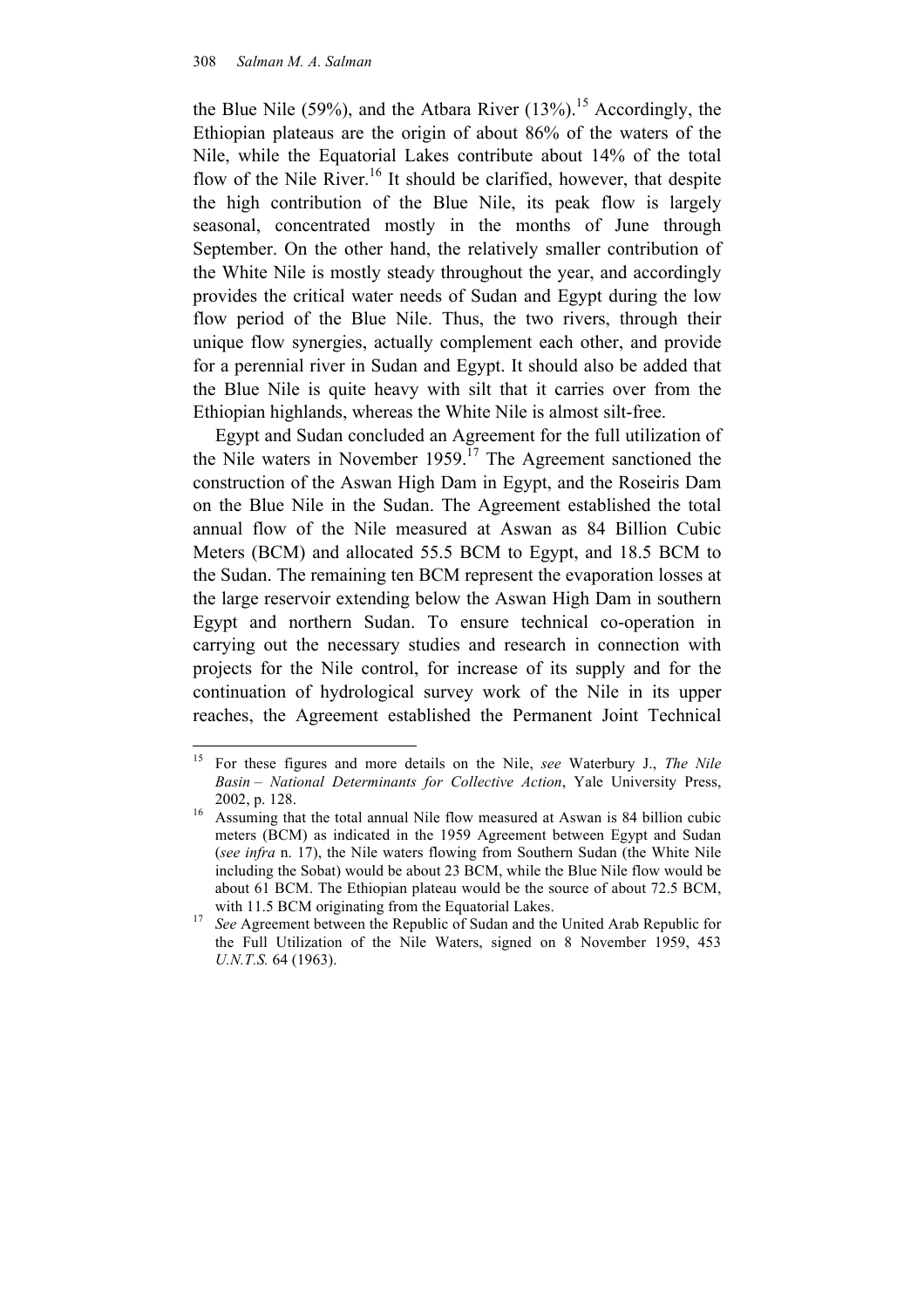Committee composed of an equal number of members from both countries.<sup>18</sup>

The Agreement included provisions on the water losses in the vast swamps and flood areas known as the Sudd (barrier) extending around Bahr el Jebel and Bahr el Zeraf, and also the Bahr el Ghazal swamps,<sup>19</sup> as well as the marches of the Sobat River (known as the Machar marches), and the need for conservation and use of such waters. Because of these swamps, a large amount of water from these rivers does not reach the main river, and is lost to evaporation and transpiration. The water losses at the Sudd and Bahr el Ghazal swamps are estimated to be in the range of 15 BCM annually, or more than 50% of the entire flow of the White Nile. Additionally, about five BCM are also lost at the Machar marches of the Sobat River. Under the Agreement, the two parties would carry out projects for bypassing these swamps and conveying the water straight to the main river, for the purpose of increasing the flow of the Nile, and making such waters available for their use. The benefits and costs of such projects would be shared equally between the two parties. The Agreement gave Egypt the right to undertake the works by itself if it is determined that it needs such water before the Sudan does. When the Sudan is ready to make use of its share according to the agreed program, the Sudan shall then reimburse Egypt of its share in the cost of such works. Part V of this chapter will discuss in more detail the Jonglei Canal project that was planned to drain part of the Sudd. Thus, the Sudd and other swamps and marches of Southern Sudan have been viewed by Egypt and Northern Sudan as one major source for additional waters for the Nile.

It is worth noting that Paragraph 33 of the Power Sharing Agreement does not make an explicit mention of groundwater shared between the North and the South of the Sudan. Nevertheless, the term "transboundary waters" in that paragraph can be interpreted to mean

<sup>&</sup>lt;sup>18</sup> As a follow-up to the 1959 Agreement, the two parties signed on 17 January 1960, the "Protocol Concerning the Establishment of the Permanent Joint

Technical Committee." *See U.N.L.S.* B/12 (International Rivers), p. 143. <sup>19</sup> Some maps and books on the Nile consider the Bahr el Ghazal swamps as part of the Sudd. This chapter followed the approach that distinguishes between the two swamps based on the source of their waters.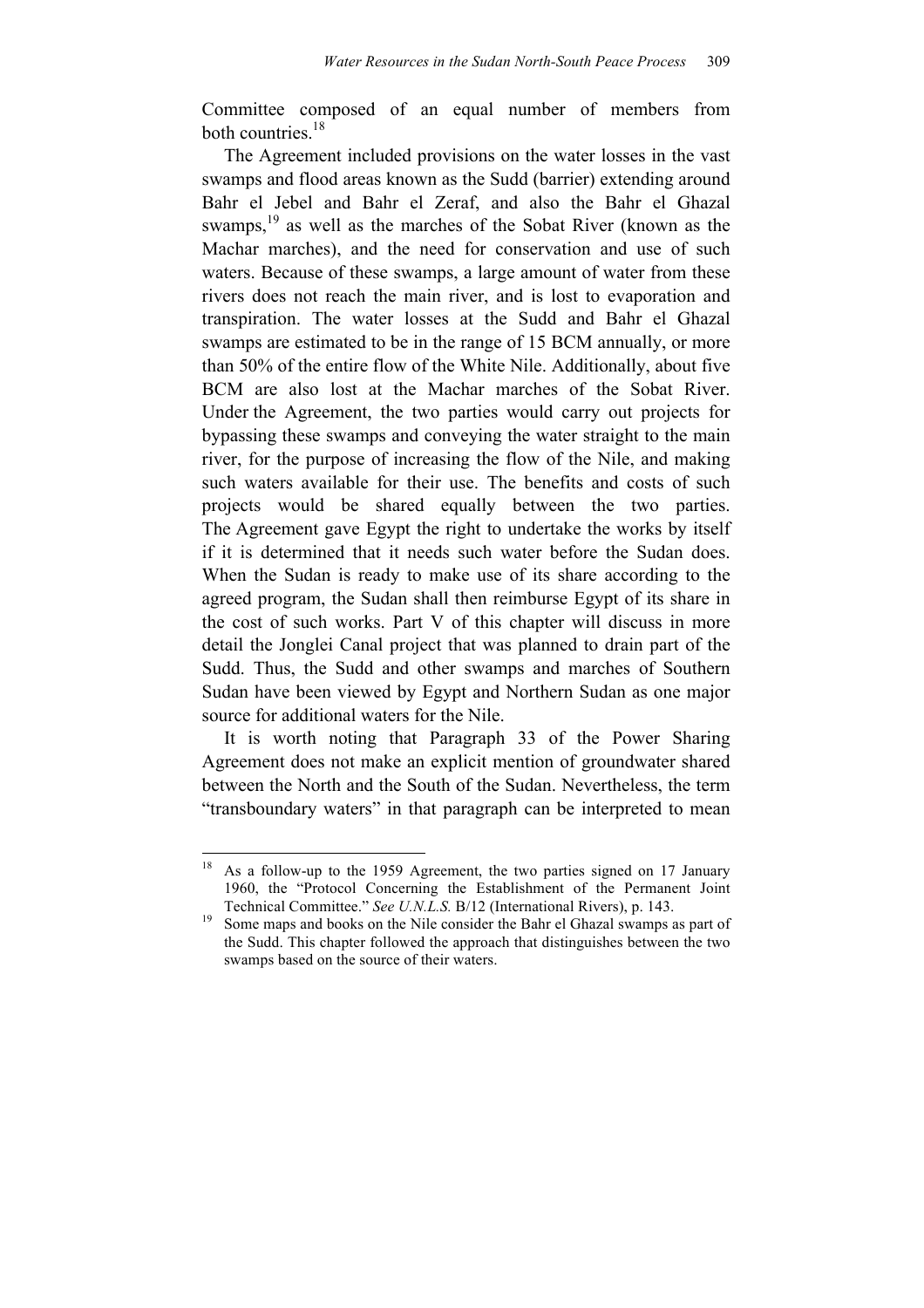both surface and groundwater. Indeed, a number of groundwater basins fall across the borders between the North and the South, largely fed and replenished by the White Nile and its tributaries. The Upper Nile Basin is one such shared aquifer. However, technical knowledge and data about these basins is, at best, quite limited, and the borders between the North and the South are still to be demarcated. Additionally, there is limited use of groundwater resources by the agro-pastoral communities in the South. It should also be added that grazing and other traditional rights are claimed by some Northern tribes in areas in Southern Sudan, or in areas that may fall there when the borders are finally demarcated. Examples of such rights include those of the Misseriya tribe in and around the Abyei area, as will be discussed in part VI of this chapter. Those grazing and other traditional rights are, in the ultimate analysis, really about water rights.

As discussed earlier, the CPA has paid considerable attention to land and natural resources. It established national and Southern Sudan land commissions, and laid down detailed provisions for resolution of land disputes. The Abyei dispute itself relates, in a general way and on the face of it, to land that was transferred to Northern Sudan, and which has finally been delimited by the PCA, and awaits a referendum by its citizens as to which part of the country the area will be part of. More detailed provisions are included in the CPA on oil resources and revenues, including those of the Abyei area. A National Petroleum Commission is established and specific revenue sharing provisions between the National Government, Government of Southern Sudan, and the oil producing states are included in the CPA. In fact there are even provisions on access to a limited number of representatives of the SPLM to all existing oil contracts.<sup>20</sup> Similarly, there are provisions for sharing non-oil revenues.

With all these details on oil, land and natural resources, it may seem surprising that the CPA did not address water resources with similar provisions. Indeed, as mentioned earlier, the only provisions addressing the Nile waters have vested responsibility on these issues exclusively on the National Government. This is notwithstanding the

 <sup>20</sup> *See* paragraph 4.1 of the Wealth Sharing Agreement.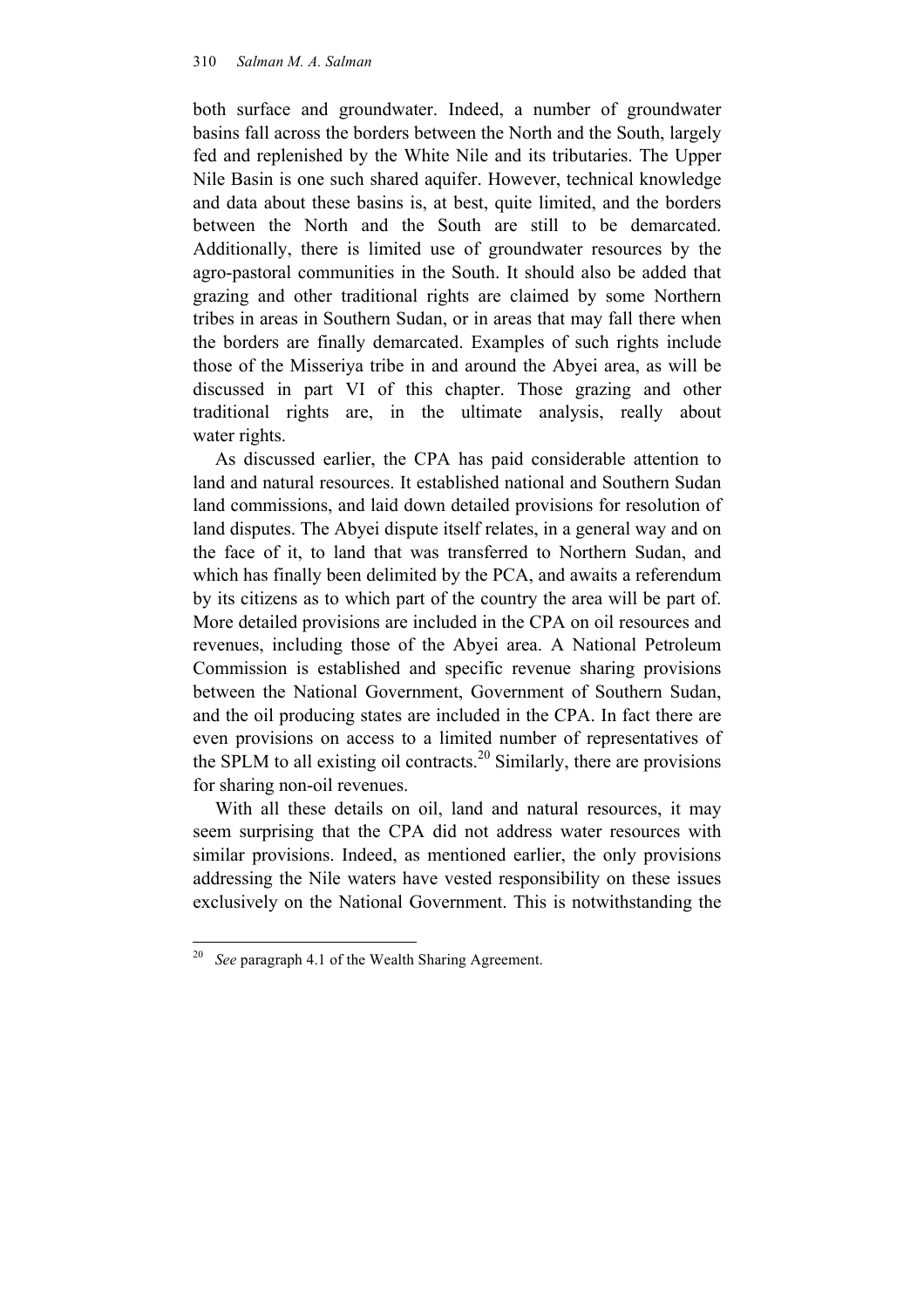size of the Nile Basin in Southern Sudan, and the fact that the only thought-about projects for augmenting the waters of the Nile, starting with the Jonglei Canal project, fall mostly in Southern Sudan. Actually, the Jonglei Canal project itself was one of the first targets of the military activities of the SPLA following its establishment in 1983, as will be discussed later this chapter. The specific allocations of the oil revenue and the establishment of the National Petroleum Commission have uncovered and highlighted the absence of similar specific water allocation from the Sudan's share for Southern Sudan. They have also highlighted the absence of representation of the Southern Sudan in the Permanent Joint Technical Committee established by Egypt and the Sudan under the 1959 Nile Waters Agreement. As discussed above, this Committee is entrusted, *inter alia,* with the Nile projects, including projects affecting the swamps of Southern Sudan. Thus, the entire responsibilities for the Nile waters have been vested by the Power Sharing Agreement of the CPA on the National Government despite the large number of tributaries of the Nile flowing in Southern Sudan, and despite the fact that the projects involving augmentation of its flow falling there.

#### **4. Southern Sudan and the Hydro-politics of the Nile Basin**

Given the size of the Nile Basin in Southern Sudan and the fact that most of the projects that would augment the flow of the Nile fall there, questions were raised as to why the SPLM decided not to have an explicit and active role in the sharing and management of the Nile water resources with the National Government during the interim period, as happened with oil, land and other natural resources. Similarly, questions were raised as to why the SPLM did not demand representation in the Nile Permanent Technical Joint Committee, or at least a say in its proposed projects in Southern Sudan. In my view there are two main reasons for this decision.

The first and main reason relates to the controversies and disagreements which surround the Nile Basin. The 1959 Agreement, as discussed earlier, is a bilateral agreement which allocated the entire flow of the Nile waters at Aswan to Egypt and Sudan, thus effectively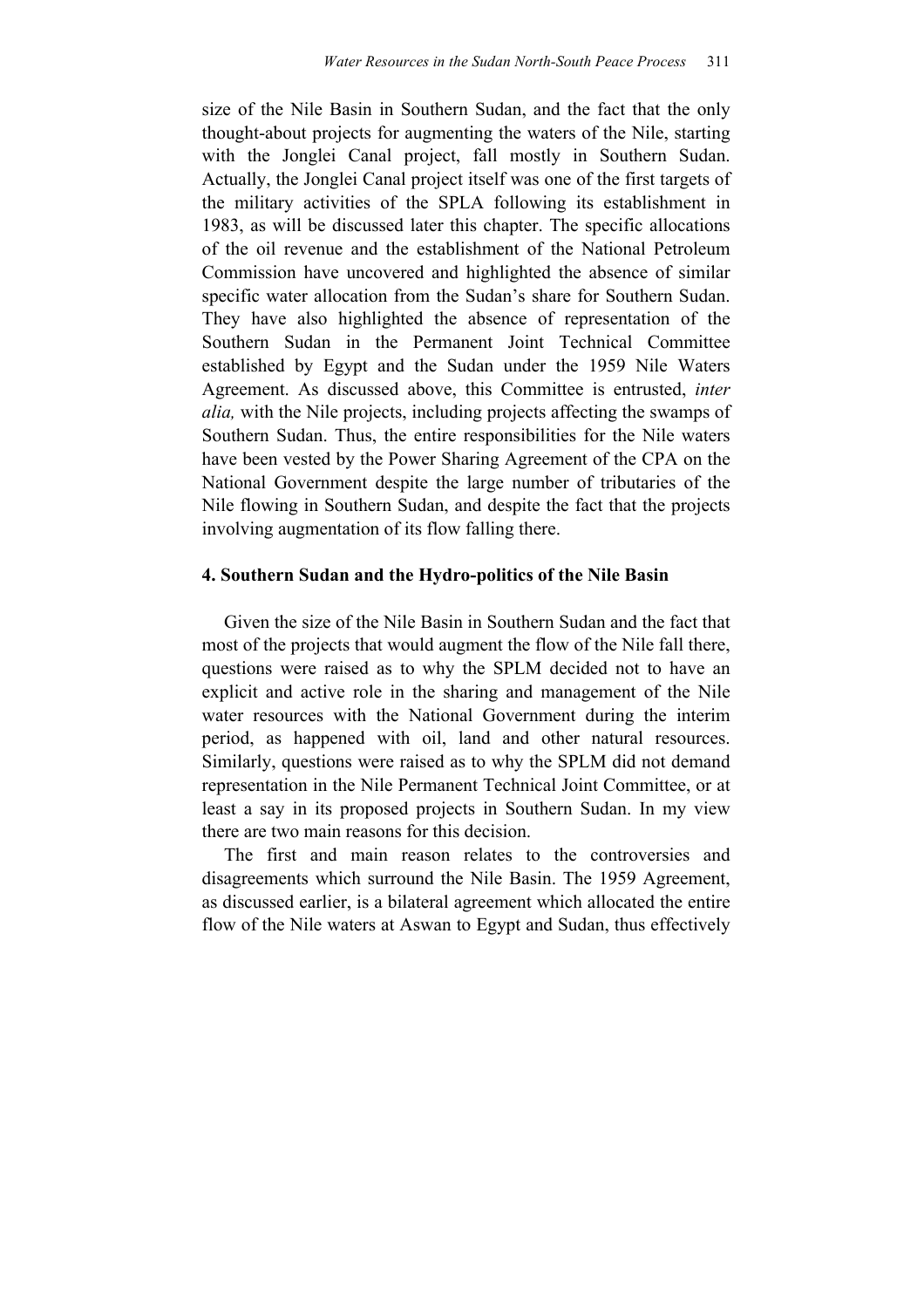excluding all the other eight Nile riparians.<sup>21</sup> This Agreement has been vehemently opposed and criticized by those riparians. Egypt and Sudan continuously stress their historic and existing uses and rights, and aver that those uses and rights are protected under international law, and are not negotiable. The other riparians, on the other hand, assert their claims to an equitable and reasonable share of the Nile waters, and also invoke international law to support their claims. They emphasize that almost the entire flow of the Nile originates within their territories and that they are entitled to use part of that flow. Colonial era treaties, particularly the 1929 Agreement, also create other thorny issues, $^{22}$  defended and avowed by Egypt, while the other riparians have declared that they are not bound by them because they were not parties to such treaties in the first place. The complexity of the Nile situation manifests itself in the failure, thus far, of the Nile riparians to reach an agreement on an inclusive Cooperative Framework Agreement, more than ten years after the start of the facilitative efforts under the Nile Basin Initiative (NBI) in 1999.<sup>23</sup>

The leaders of the Southern Sudan were keenly aware of these acute problems and controversies.<sup>24</sup> They must have realized that the right of self-determination which the SPLM/A has gained could be at risk if it were to be jumbled with the Nile politics because of the

<sup>&</sup>lt;sup>21</sup> The other eight Nile riparians are Burundi, Democratic Republic of Congo,

Eritrea, Ethiopia, Kenya, Rwanda, Tanzania and Uganda. <sup>22</sup> For further discussion of these issues, *see* Garretson A.H., Hayton R.D. & Olmstead C.J. (eds.), *The Nile Basin,* in *The Law of International Drainage*  Basins, Oceana Publications, 1967, p. 270.<br>The NBI was established by the Nile Council of Ministers of Water Affairs

in 1999, bringing together for the first time the ten riparian states. It is guided by a shared vision "to achieve sustainable socio-economic development through equitable utilization of, and benefit from, the common Nile Basin water resources." For more on those issues, and the failure of the Nile Basin countries, thus far, to reach an agreement on the Nile Cooperative Framework Agreement, *see*: (http://www.nilebasin.org/index.php?option=com\_content&task=view&

id=13).  $24$  As will be discussed in the next part of this chapter, the late Dr. John Garang, the leader of the SPLM/A, wrote his doctorate dissertation on the Jonglei Canal, with a lengthy discussion of the Nile; *see infra* n. 40. One of Garang's closest advisers, Dr. Mansour Khalid, also wrote his doctorate dissertation on *Le régime international des eaux du Nil* (Thèse, Paris Université, Faculté de droit et des sciences économiques, 1966).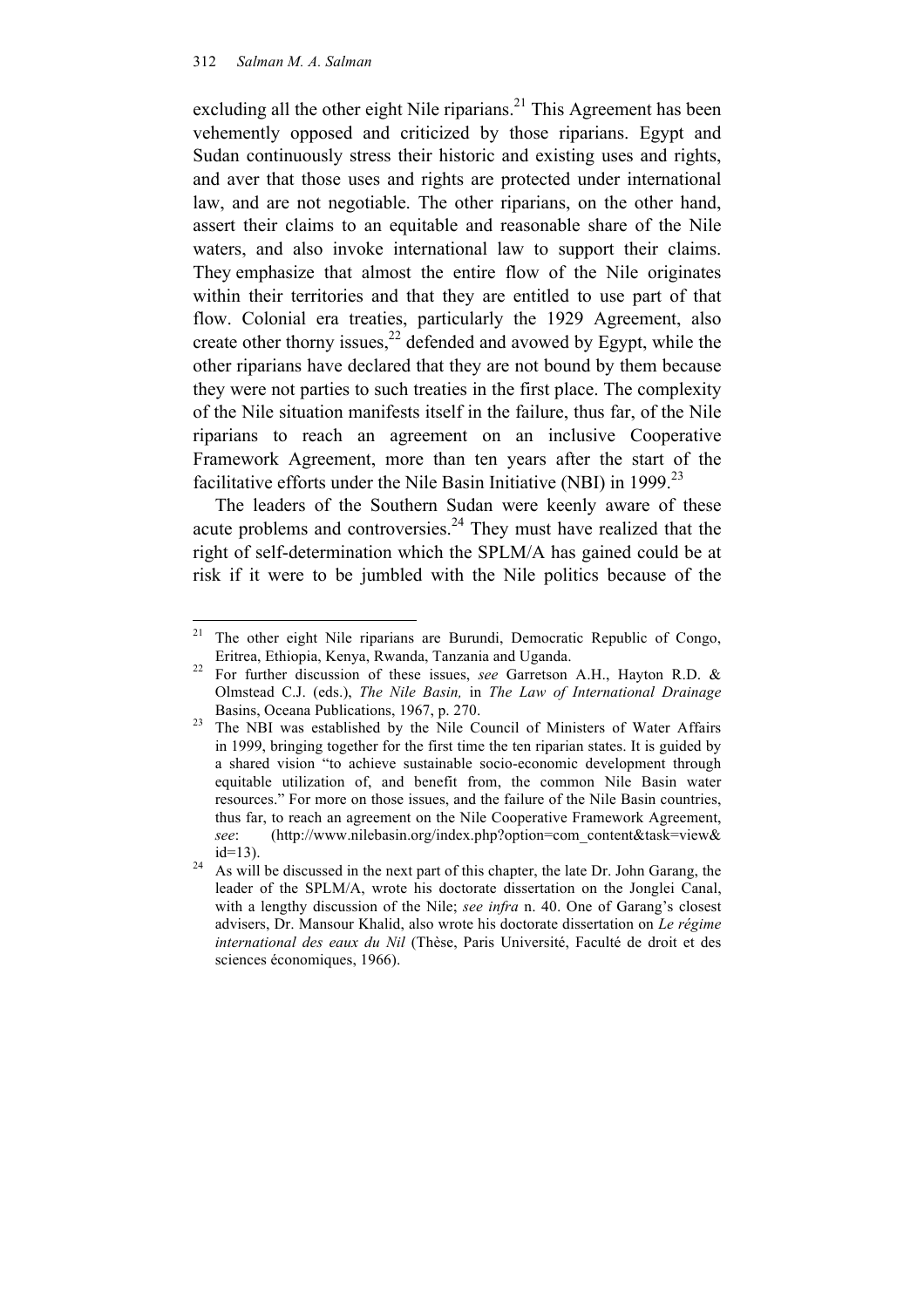wariness of the other riparians of the emergence of an eleventh riparian for the Nile Basin. They were also aware that Southern Sudan occupies a considerable area of the Basin. As indicated earlier, about 28% of the Nile waters flow from Southern Sudan to Northern Sudan and then to Egypt. As mentioned before, the Jonglei canal, and the other canals that would drain the Sudd, the Bahr el Ghazal swamps, and the Machar marches, and augment the flow of the Nile, all fall in Southern Sudan.

The birth of a new riparian would be seen by some riparians as another complicating factor to the already complex situation within the Nile Basin, and thus may not be welcomed by some of the Nile riparians. The Organization of African Unity (OAU), as well as its successor, the African Union (AU), have both opposed secessionist movements within the Continent, and have repeatedly called for respect and deference to the colonial era boundaries. Injection of international waters in the Southern Sudan intricate debate would have most likely complicated the situation for the SPLM/A with the other Nile riparians. Given these pressing circumstances, it would have been unwise for the SPLM to inject itself in the Nile controversies by demanding a share of the Nile waters, or by asking for representation in one of its institutions. Demanding one or the other could be interpreted by the other riparians as a sign of determination by the Southern Sudan to play a role in the Nile, even before secession. Perhaps because of those concerns, the SPLM decided not only to leave the Nile waters out of its mandate, but to make it explicit in the CPA that the Nile waters fall within the exclusive responsibilities of the National Government. By following this approach, the SPLM has allayed the fears of the other Nile riparians and made it less difficult for them not to oppose self-determination for Southern Sudan.

The second reason relates to the absence of any irrigation projects in Southern Sudan that would require abstraction of the Nile waters. In fact, the large projects that use a good part of Sudan's share of the Nile waters under the 1959 Agreement are all in the North. The Gezira Scheme in central Sudan is the largest user of the Nile waters, averaging annually about 8 BCM, more than 40% of Sudan's share. Other projects include the Rahad Project, the New Halfa Scheme, the Suki Scheme, the White Nile and Blue Nile Pumps Schemes, and the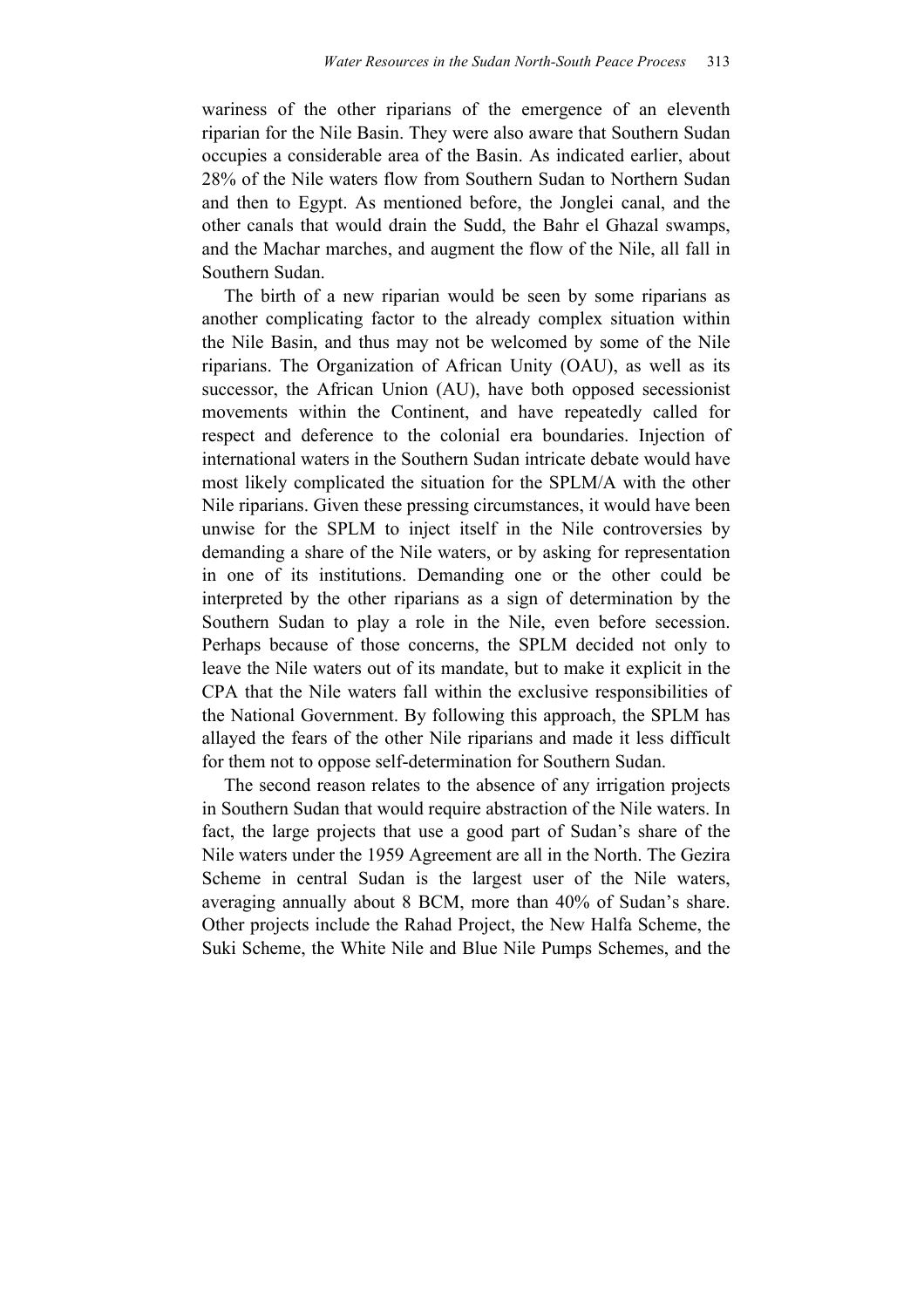Kenana Sugar Scheme. Despite the large number and size of these projects, the Sudan has still not used all its share of 18.5 BCM allocated under the 1959 Agreement. Its average use has ranged between 14 and 16 BCM annually. On the other hand, the few agricultural projects in Southern Sudan such as the Nzara (or Anzara) Agro-industrial Project, Tonj Kenaf factory, Melutt and Mongalla Sugar projects, Wau Brewery factory and Malakal Pulp and Paper project were either not completed, or are in need of major rehabilitation.<sup>25</sup> Hence, due to the unequal development of the two parts of the country, the water needs of Southern Sudan are currently quite limited. As a result, there has been no need to invoke the second part of paragraph 33 of Schedule A to each of the CPA and the Interim Constitution vesting on the National Government the authority over "… transboundary waters and disputes arising from the management of interstates waters between Northern states and any dispute between Northern and Southern states." It should also be added that, even if the incomplete and non-performing projects in the South were to be completed and/or rehabilitated during the interim period, there could still be available Nile waters from the Sudan's share for these projects. Moreover, the June to October rains help, for the time being, in sustaining the limited subsistence agro-pastoral activities by the local communities in the South during that period.

These are perhaps the reasons as to why the SPLM left responsibility for the Nile waters during the interim period to the National Government. However**,** if Southern Sudan opts for secession in 2011, then water resources are certain to be one of the areas that would come up for delicate negotiations. With a large part of the Nile Basin flowing within Southern Sudan, and with the projects for augmentation of the Nile flow falling there, the SPLM could be in a relatively good negotiating position.

 <sup>25</sup> For a discussion of the problems affecting those projects, *see* Yongo-Bure B., *Economic Development of Southern Sudan*, Chapters 3 and 4 (University Press of America, 2007).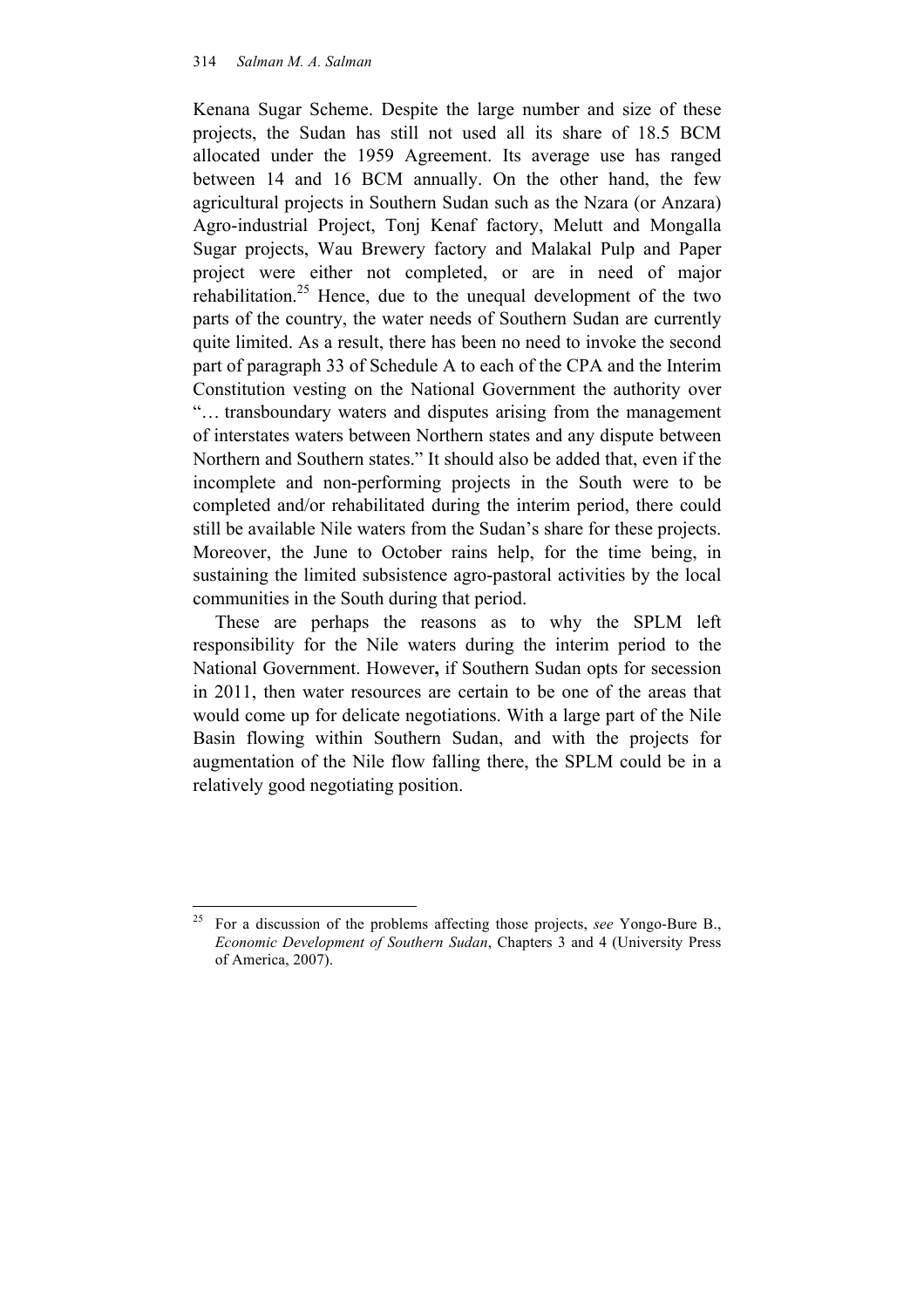#### **5. The Jonglei Canal Project**

Describing the Sudd of Southern Sudan, Alan Moorehead wrote: "There is no more formidable swamp in the world than the Sudd. The Nile loses itself in a vast sea of papyrus ferns and rotting vegetation… This region is neither land nor water. Year by year, the current keeps bringing down more floating vegetation and packs it into solid chunks perhaps twenty feet thick and strong enough for an elephant to walk on. But then this debris breaks away in islands and forms again in another place, and this is repeated in a thousand indistinguishable patterns and goes on forever."<sup>26</sup>

The Sudd area varies in size between 30,000 to 40,000 square kilometers, and could extend to double that size during the wet season, making it one of the largest wetlands in the world. As discussed earlier, large quantities of water in the Sudd are lost to evaporation and transpiration. Furthermore, and as a result of these thick and huge vegetations over vastly spreading swamps, navigation through the Sudd area has been quite difficult. The explorers of the White Nile during the second half of the nineteenth century suffered enormously when passing through the Sudd region looking for the sources of the Nile. They left behind detailed accounts about the Sudd which the Anglo-Egyptian colonial administration of the Sudan that established itself in 1898, took note of.<sup>27</sup> Consequently, the issue of the Sudd became one of the early concerns of the colonial administration, and one of the components for maximizing the flow of the Nile for expanding cotton production in Egypt to meet the growing needs of the textile industry in Lancashire.<sup>28</sup> Hence, the search commenced

<sup>26</sup> *See* Moorehead A., *The White Nile*, Harper Collins, 2000, pp. 88-89. <sup>27</sup> *See*, by way of example, Sir Baker S.W., *The Albert N'yanza Great Basin of the Nile And Explorations of the Nile Sources*, The Narrative Press, 2002, pp. 47-49.

Samuel Baker passed through the Sudd in the 1860s. <sup>28</sup> *See* Tvedt T., *The River Nile in the Age of the British – Political Ecology and the Quest for Economic Power*, I.B. Tauris, 2004, p. 21. Note in particular the author's statement that "British banks supported increased cotton exports in order to buttress Egypt's ability to repay its debts. In 1882 Egypt's foreign debt had risen to £100 million, and annual debt service to £5 million, of which a large proportion went to Britain. The Lancashire textile industry wished to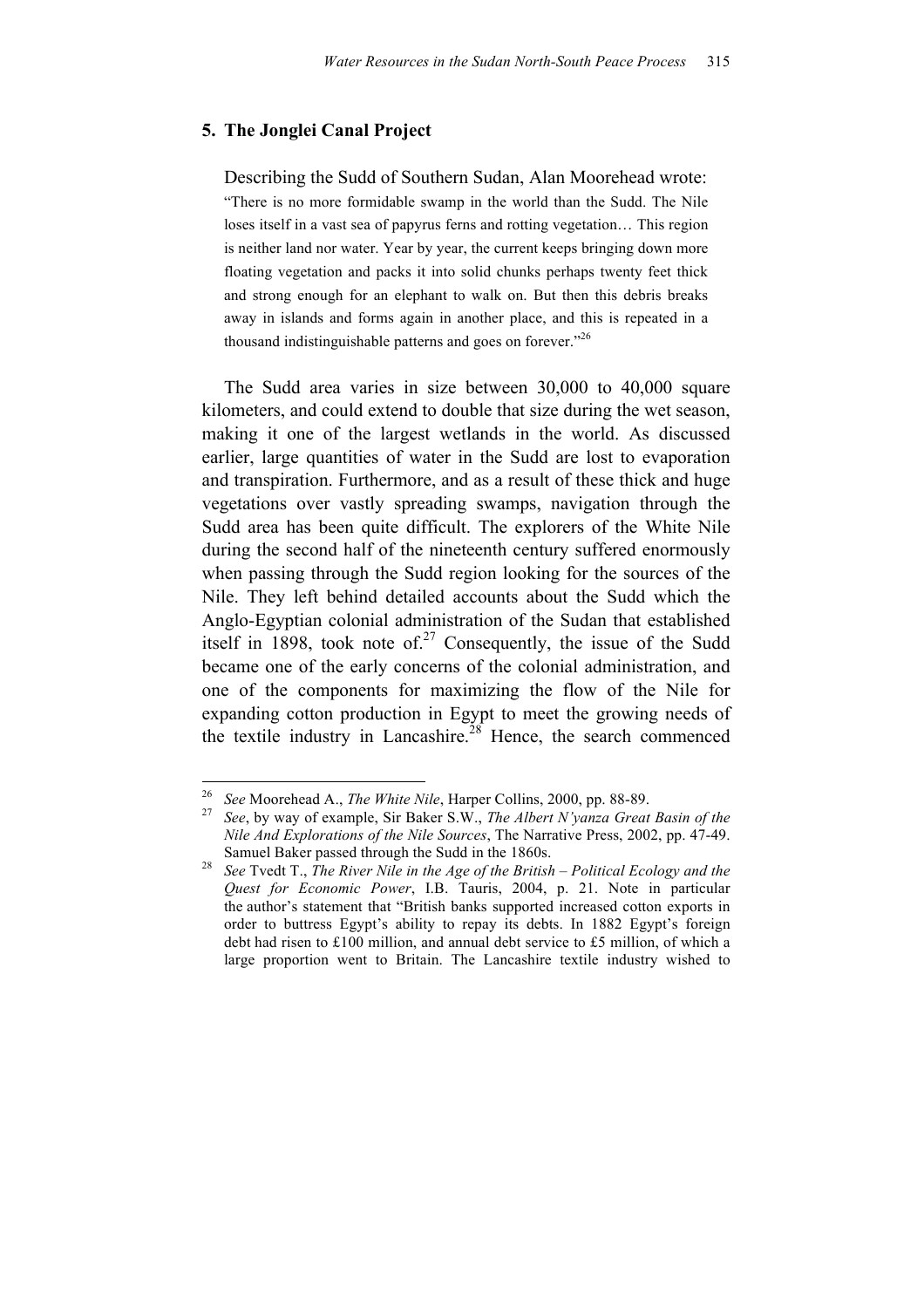$\overline{a}$ 

immediately after the conquest of the Sudan for the best ways to bypass those swamps and deliver the water to the White Nile without diminution of its quantity, for augmenting the flow of the Nile.

In 1904, less than six years after the conquest of the Sudan, Sir William Garstin, the Under-Secretary of State for Public Works in Egypt, completed and published his famous, voluminous and influential report on the Basin of the Upper Nile.<sup>29</sup> The report included a thorough investigation of the White Nile and its tributaries. With regard to the Sudd, Garstin recommended excavating an entirely new channel of about 340 kilometers, being the shortest and most direct route, to bring down the water from the upper Nile (Bahr el Jebel) at Bor, directly to the junction of the White Nile with the Sobat River, thus bypassing the Sudd. This proposal, which came to be known as "the Garstin Cut," continued to dominate the discussion on the Sudd. Indeed, the proposal became the genesis of what is now known as the Jonglei Canal project. The Canal would start from the Jonglei village, not far from Bor, and would extend for about 360 kilometers to the confluence of the White Nile and the Sobat River, following more or less the same route suggested by Garstin.<sup>30</sup>

The proposal for this canal was considered again in the 1920s, but was shelved following the deterioration in relations between Britain and Egypt as a result of the assassination of the Governor General of Sudan, Sir Lee Stack, in Cairo in  $1924<sup>31</sup>$  Studies of this proposal were revived in the mid-1930s, and again in 1946 when the colonial administration in the Sudan established the Jonglei Investigation Team. The Team issued a series of studies culminating in its 1953 report.<sup>32</sup> But by that time the attention of Egypt had shifted mainly to the Aswan High Dam, and the Jonglei Canal project took a back seat.

reduce its dependence on American cotton by increasing supplies of cheaper cotton from Egypt." 29 *See* Sir Garstin W., *Report Upon the Basin of the Upper Nile with Proposals for* 

*Improvement of the River*, Cairo National Printing Department, 1904.<br><sup>30</sup> Jonglei is now a state within Southern Sudan, and the canal would fall entirely

within this state. <sup>31</sup> *See* Gaitskell A., *Gezira – A Story of Development in the Sudan*, Faber and Faber, 1959, p. 113.<br><sup>32</sup> *See* Howell P., Lock M. & Cobb S. (ed.), *The Jonglei Canal – Impact and* 

*Opportunity*, Cambridge University Press, 1988, pp. 37-42.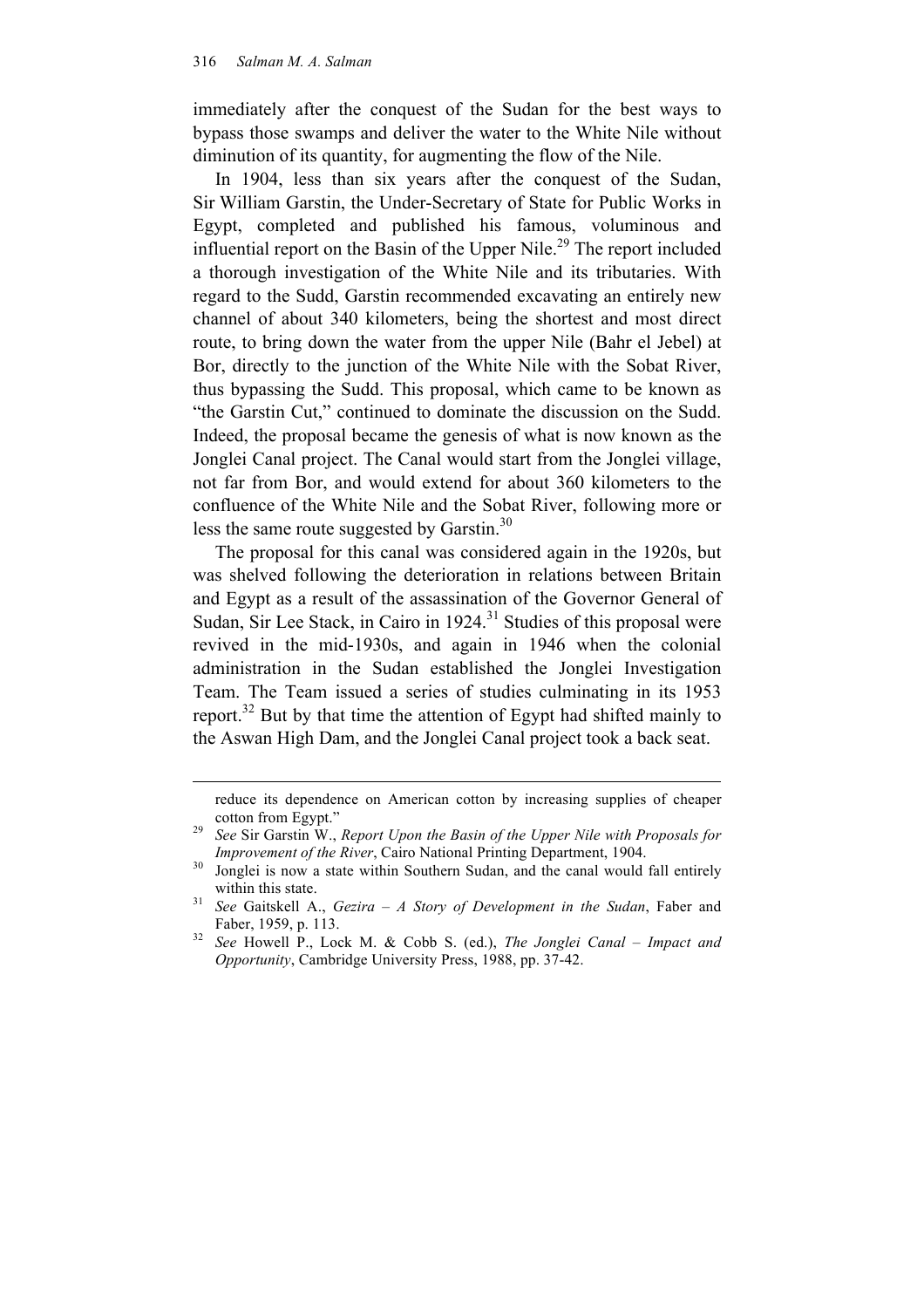As discussed earlier, the 1959 Nile Waters Agreement between Egypt and Sudan included detailed provisions on projects for preserving the waters of the swamps of Southern Sudan. However, it was only in 1974 that Egypt and Sudan took the decision to start construction of the Jonglei Canal, following the conclusion in 1972 of the Addis Ababa Agreement that ended the war for awhile in the South. The new design of the project was based on the earlier designs that were derived from the Garstin proposal. The project consisted of construction of a 360-kilometer canal for conveyance of water from Bahr el Jebel at Jonglei village, to the junction of the White Nile with the Sobat River, and eventually to Northern Sudan and Egypt. The project included some development components for the project area as well. Those components consisted of plans for large-scale sugar growing and processing, as well as linking of the area by allyear river and road traffic and bridges, in addition to education and health services. It is worth noting in this connection that under the 1959 Nile Waters Agreement Egypt agreed to the payment of 15 million Egyptian pounds to the Sudan as full compensation for the damage to Sudanese property resulting from the storage of water behind the Aswan High Dam, and inundation of Sudanese territory.<sup>33</sup> However, the Agreement did not include any reference for compensation to the local people who may be adversely affected by the works in the swamps of Southern Sudan.

The National Council for the Development of the Jonglei Canal Area was established in 1974, with the Jonglei Executive Organ as its implementing entity. Nonetheless, the Permanent Joint Technical Committee established under the 1959 Nile Waters Agreement continued to have the overall supervisory responsibilities over the project. The total cost of the project was estimated as \$260 million. When completed, the Jonglei Canal was expected to add close to five BCM to the flow of the White Nile. The cost and benefits were to be

<sup>&</sup>lt;sup>33</sup> As a result of the inundation of their homes by the Aswan High Dam, more than 50,000 Nubian Sudanese living in the border town of Wadi Halfa and the surrounding villages had to be relocated to a new set of villages in Northeastern Sudan close to the Atbara River called New Halfa. For the story of the uprooting and resettlement of those people *see* Dafalla H., *The Nubian Exodus*, C. Hurst and Company, London, 1975.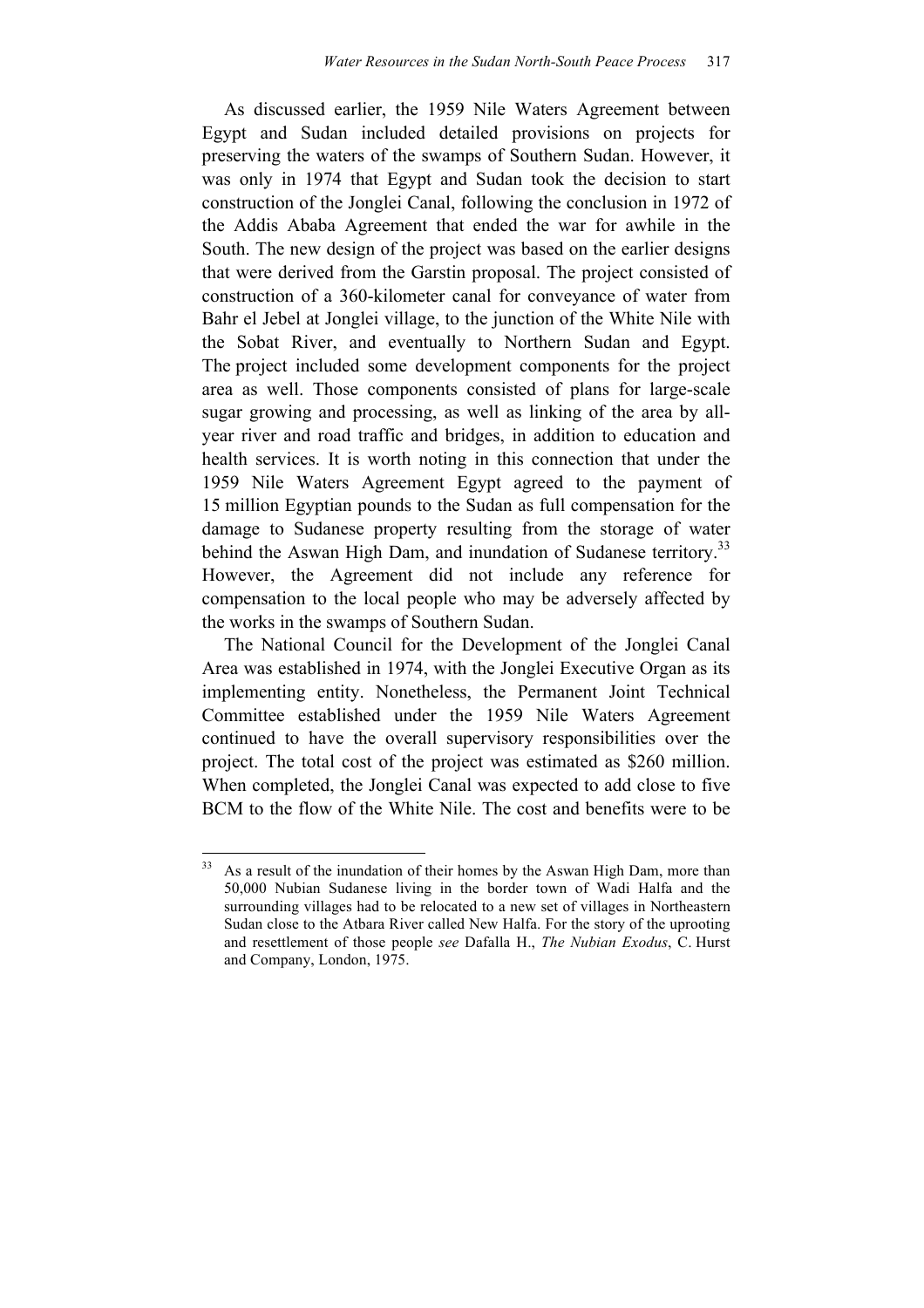divided equally between Sudan and Egypt. An equal amount of water is also expected from the Jonglei Canal 2 which would drain a large part of the remaining swamps of the Sudd area of Behr el Jebel and Bahr el Zeraf. The studies also indicate that a similar amount of water can be drained from each of the Bahr el Ghazal swamps, and the Machar marches. The four projects together, if ever implemented, could almost double the flow of the White Nile.<sup>34</sup>

The contract for the Jonglei Canal was awarded to a French consortium *Compagnie de Constructions Internationales* (CCI) which had excavated a similar project before – the Jhelum-Indus link canal in Pakistan. Its huge excavator was dismantled and brought by land and sea to the proposed canal site where it was re-assembled; an extremely demanding job in terms of labor, time and cost. A number of engineers and technicians mainly from France, Pakistan and Sudan, in addition to local laborers, were employed in the project, and the foreign staff lived in a camp erected in the northern point of the Canal close to the junction of the White Nile and the Sobat River. It was quite ironic that the French returned, eighty years later, as contractors to the same area of the White Nile from which Marchand and his troops were forced out as invaders by Kitchener, at the famous Fashoda incident in  $1898^{35}$ 

The Jonglei Canal project was, however, faced from the start with major opposition in Southern Sudan because it was seen as basically serving the interests and needs of Northern Sudan and Egypt. There were also concerns, voiced by local as well as international groups and

 <sup>34</sup> For more discussion of those four proposals and the amount of water to be

realized, *see* Waterbury, *supra* n. 15, p. 144.<br>35 A French battalion, under the leadership of Marchand, arrived in the Fashoda area of the White Nile in Southern Sudan in July 1898. Following conquest of the Sudan by the Anglo-Egyptian army in September 1898, Kitchener was ordered to move immediately to Fashoda to confront the French battalion. The incident represented the epic of the scramble for Africa generally, and for the Nile in particular, by the European colonial powers. After a brief encounter, and frenzy communications between London and Paris, the French withdrew from Fashoda, resulting in the White Nile coming under the full control of the British. Fashoda, the village where that incident took place, was subsequently renamed "Kodok;" perhaps as a gesture of conciliation with the French. The ICC camp was erected a few miles south of that village. For a detailed account of the Fashoda incident, *see* Tvedt, *supra* n. 28, pp. 44-50.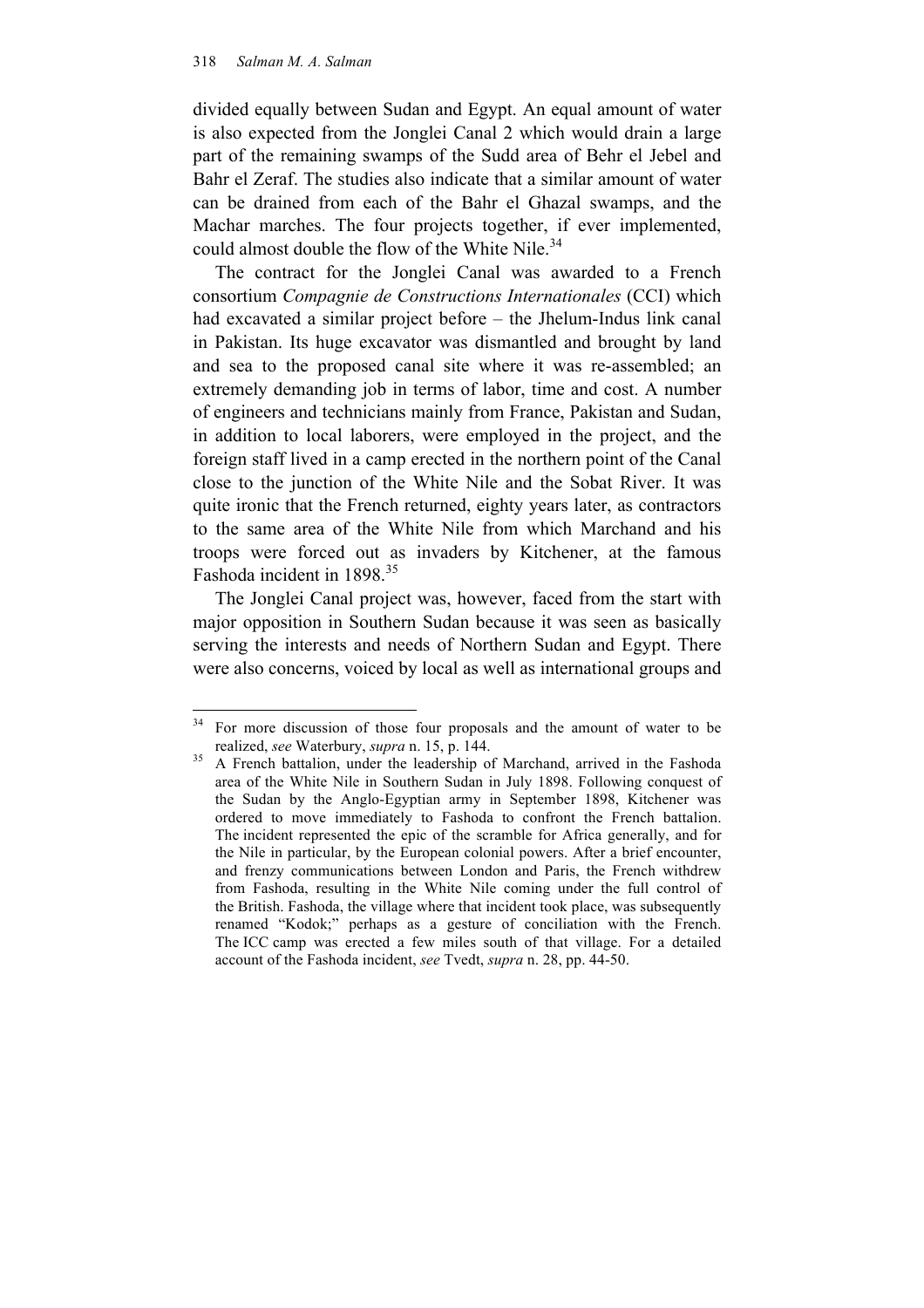individuals, about the negative impact of the Canal on the ecosystem and ecological integrity of the Sudd, as well as its adverse effects on the livelihood of the local people. Concerns about adverse effects included drinking water, pasture, fisheries and the access to either side of the Canal for the pastoral communities and their herds, as well as for wildlife.<sup>36</sup> The opposition was also fuelled by rumors about the impending settlement of two million Egyptian farmers in the Canal area. Students in a number of cities in Southern Sudan rioted against the project, and three people were shot and killed during those riots. The situation gradually quieted, and implementation of the project started in  $1978$ <sup>37</sup>

The work proceeded slowly due to difficulties with the soil, weather and the supply of fuel, but it gradually picked up. By November 1983, about 260 kilometers out of the total length of the Canal of 360 kilometers were completed. However, in that month, half a year after its establishment, the SPLM/A attacked the Canal site, bringing the project to a temporary halt, and then to a total halt in February 1984. The dreams of peace and development promised by the Addis Ababa Agreement were shattered, and the hard and costly work on the Jonglei Canal came to an abrupt end. The reality of the renewed devastating civil war, led by the SPLM/A, dawned on the Sudan again. In addition to the Canal project, the SPLM/A was able to halt the oil operations of Chevron, also in the South, as well as the work on the modernization and expansion of the airport at Juba, the capital of Southern Sudan.

As a result of the SPLM/A attack on the Canal site, a dispute ensued between the Government of the Sudan and CCI regarding the obligations of the parties under the contract, and the matter was

 <sup>36</sup> For a discussion of some of the complaints against the project, *see* Yongo-Bure,

*supra* n. 35, chapter 10. <sup>37</sup> For a description of the developments concerning the Jonglei Canal project, *see*  Collins, *supra* n. 14, pp. 195-212. *See* also Alier A., *Southern Sudan – Too Many Agreements Dishonored*, pp. 193-214 (Ithaca Press 1990). Abel Alier was the President of the High Executive Council of Southern Sudan when those developments took place. He was a strong supporter of the Jonglei Canal project, and was quoted as saying in response to the protests against the project "If we have to drive our people to paradise with sticks, we will do so for their own good and the good of those who come after us." *See* Collins, *supra* n. 14, p. 204.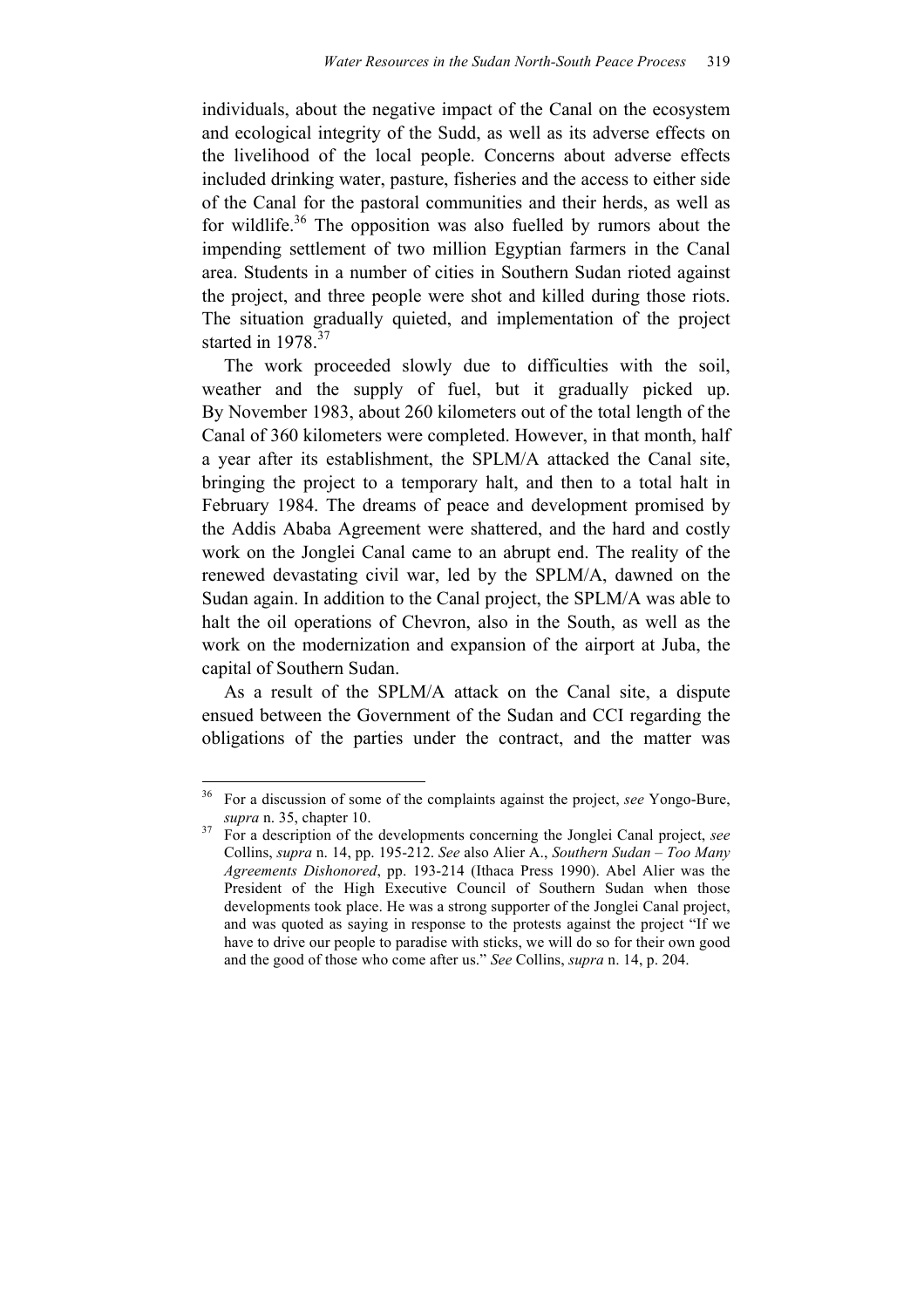referred for arbitration before the International Chamber of Commerce in 1988. The arbitration proceedings indicated that the SPLA carried out three attacks on the Jonglei Canal site starting on 16 November 1983, then on 6 February 1984, with the final attack that brought the project to a complete halt on February 10, 1984.<sup>38</sup> Since that time the huge excavator sat idle and rusting in the middle of the Sudd swamps about one hundred kilometers north of Jonglei village. The completed portion of the Canal had turned into a large ditch where wildlife could easily get trapped to death, and impeding the movement of people and animals in that region.

The main complaint the SPLM/A had against the project was that the work concentrated on the excavation of the Canal, and all the socio-economic development components of the project – irrigated agriculture, the road, bridges, schools and hospitals – were not even started in 1983, although they were presented as an integral part of the project in 1974.<sup>39</sup> In other words, the SPLM/A saw the project as having simply turned into one for conveying the waters of the Sudd to Northern Sudan and Egypt.

As mentioned before, the late Dr. John Garang, leader of the SPLM/A, completed his doctorate dissertation on the Jonglei Canal in 1981. One of the specific objectives of his study was:

"To provide a framework for examining rural development strategies for socio-economic development in the JPA (Jonglei Development Project Area) by focusing on: (a) the goals of socio-economic development in the JPA as they relate to national goals, and (b) the resource potential of the JPA in terms of the area's contribution to regional and national goals."<sup>40</sup>

 <sup>38</sup> *See* International Council for Commercial Arbitration, *Yearbook of Commercial Arbitration,* Volume XIII, 1988, p. 69 (Kluwer 1988). <sup>39</sup> *See* Letters from Joseph Oduho, Chairman of the Political and Foreign Affairs

Committee of the SPLM, dated 30 November 1983, and 7 December 1983; 54

*Horn of Africa*, Volume 8, No. 1 (1984), p. 52.<br><sup>40</sup> *See* Garang de Mabior J., *Identifying, Selecting and Implementing Rural Development Strategies for Socio-Economic Development in the Jonglei Project Area, Southern Region, Sudan*, p. 7 (Unpublished Dissertation Submitted to the Graduate Faculty in Partial Fulfillment of the Requirements for the Degree of Doctor of Philosophy, Iowa State University, Ames, Iowa, 1981).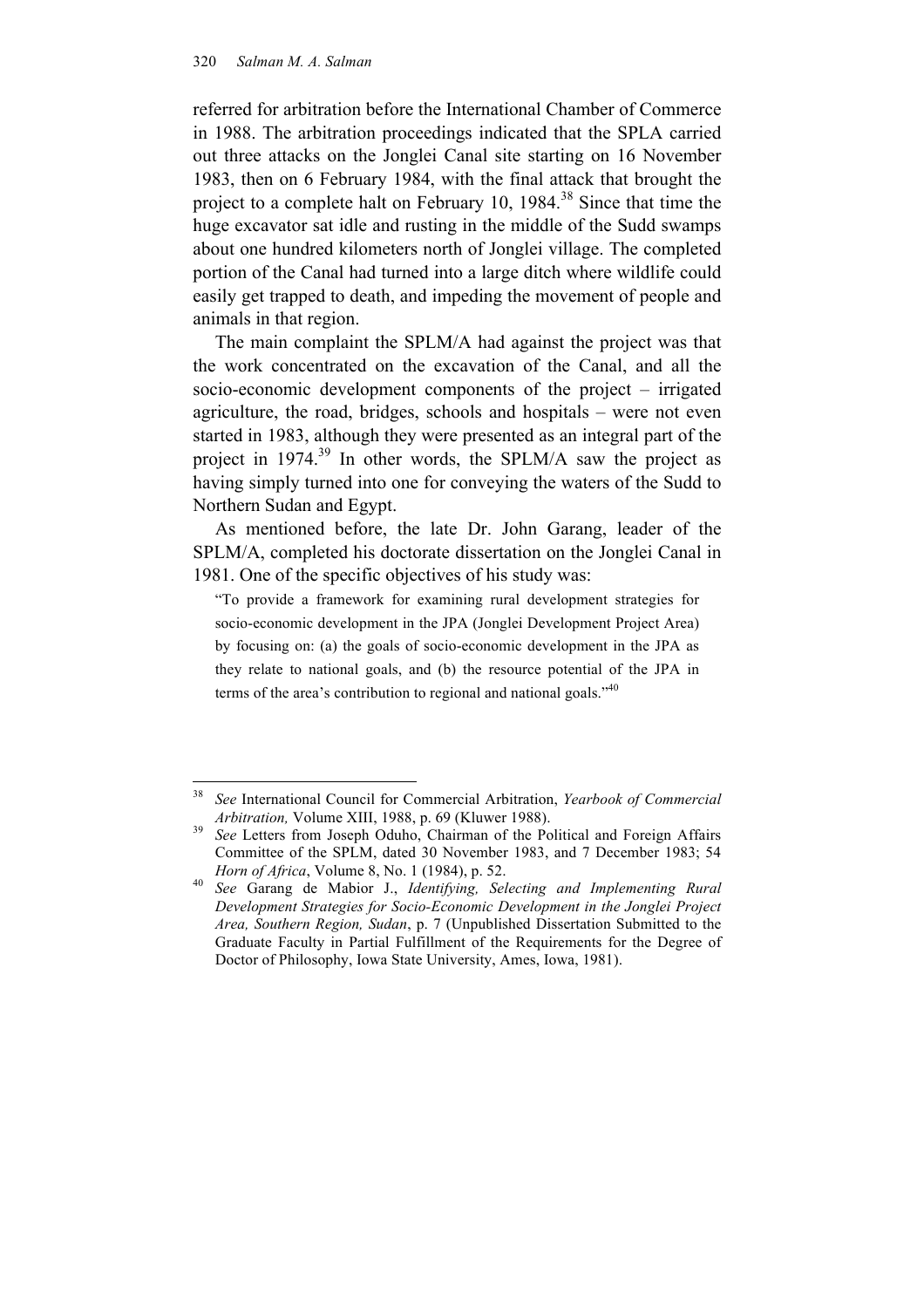The thesis argued that the Jonglei Canal project as planned and executed would simply perpetuate poverty and underdevelopment of the inhabitants of the area. Hence, the leader of the SPLM/A himself had thorough knowledge of and major concerns about the project.

It should be observed that the environmental and social standards, particularly for water infrastructure projects, are now far more strict and elaborate than when the project was planned in the early 1970s. Local, regional and international civil society organizations concerned with the environment and ecosystem of the Sudd and the rights of the tribal and local groups there are certain to be keeping a close eye on any plans for the revival of the Jonglei Canal project. To boost the cause of these environmentalists, the Sudd area was officially designated on 1 November 2006 as "Wetlands of International Importance" under the Ramsar Convention on Wetlands, 1971.<sup>41</sup> The Sudd would be the third largest Ramsar site in the world after the Okavango Delta in Botswana, and the Queen Maud Gulf in Canada. Article 4(1) of the Convention obliges each contracting party to promote the conservation of wetlands and waterfowl by establishing nature reserves on wetlands, whether they are included in the List or not, and to provide adequately for their wardening.

Thus far, there has been no official discussion on the possibility of resumption of the work on the Jonglei Canal, or on any other project in the swamp areas of Southern Sudan, despite the attainment of relative peace there. The political developments in Southern Sudan following conclusion of the CPA, the legacy of the Jonglei Canal project, and the apprehensions about the future relations between the two parts of the country, coupled with the environmental concerns and the Nile hydro-politics, are perhaps some of the reasons for the lack of any serious deliberations on such water projects.<sup>42</sup>

 <sup>41</sup> For the Ramsar Convention and Ramsar List of Wetlands of International Importance, *see*: (http://www.ramsar.org/key\_sitelist.htm). Article 2(2) of the Convention states that: "wetlands should be selected for the List on account of their international significance in terms of ecology, botany, zoology, limnology or hydrology." Sudan became a party to the Ramsar Convention on 7 May 2005; *see*: (http://www.ramsar.org/cda/ramsar/display/main/main.jsp?zn=ramsar&cp

<sup>=1-36-123^23808</sup>\_4000\_0\_).  $\frac{42}{4}$  A recent article dated 7 August 2009 cited reservations expressed by the Minister of Irrigation of the Government of Southern Sudan (GoSS) on the Jonglei Canal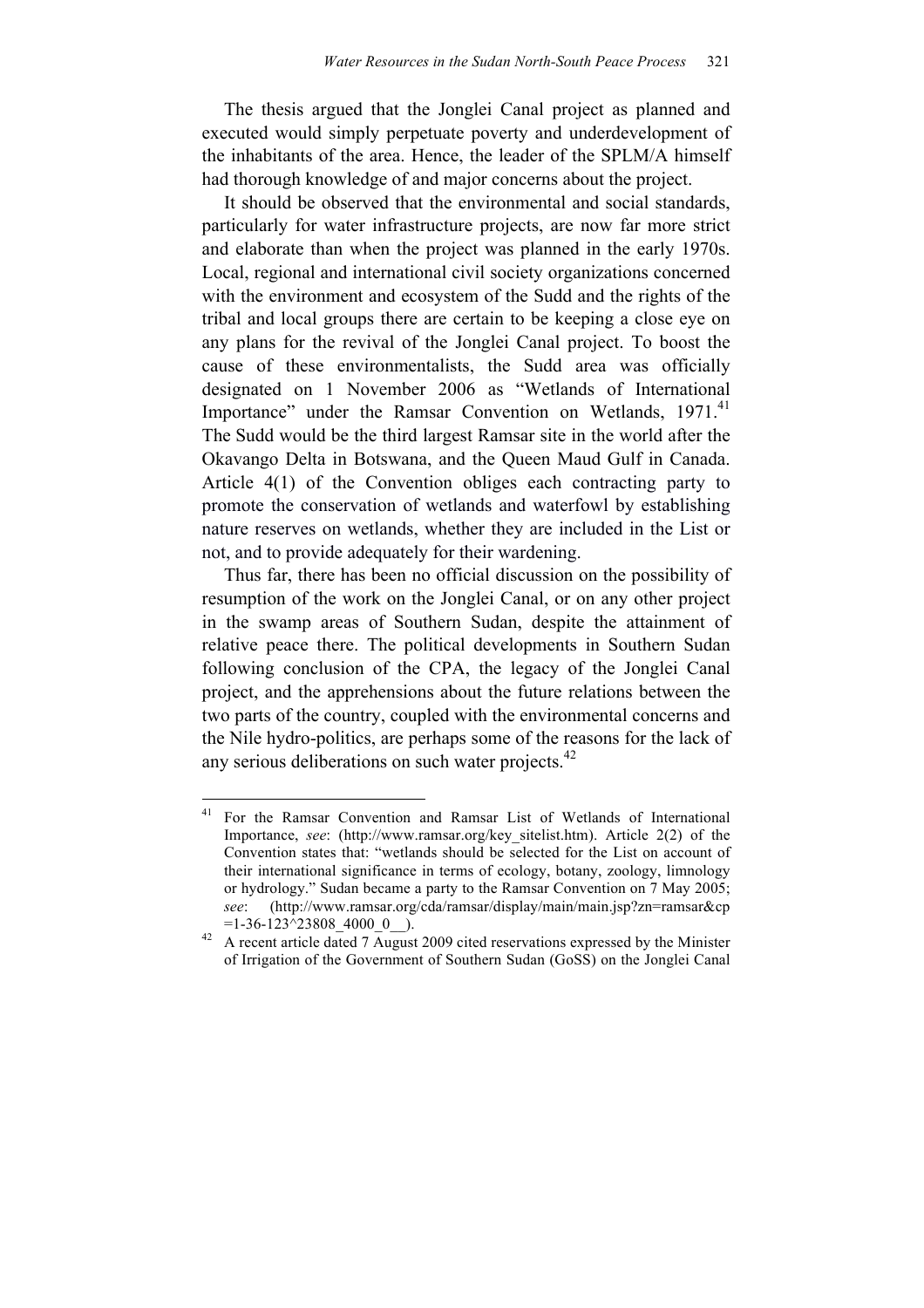### **6. The Abyei Dispute: Land, Oil or Water?**

As discussed in part II of this chapter, the Abyei Protocol concluded on 26 May 2004, dealt with "The Resolution of the Abyei Conflict."43 The Abyei area is defined under this Protocol "as the area of the nine Ngok Dinka chiefdoms transferred to Kordofan in 1905." Kordofan is a state in Northern Sudan bordering the state of Bahr el Ghazal in Southern Sudan from which the nine chiefdoms were transferred.44 The Protocol placed the Abyei area during the interim period under the Presidency, $45$  and stated that the area would be administered by a local executive council elected by the residents of Abyei. Pending the election of the council, its initial members would be appointed by the Presidency. The residents of the Abyei area would be citizens of both Kordofan and Bahr el Ghazal.

Agreement on the boundaries of those nine chiefdoms has proven quite difficult and challenging for the two parties. This is because, following demarcation of the boundaries, the people of this area, according to the Abyei Protocol, will have the right to choose, through a referendum to be carried out simultaneously with the referendum of Southern Sudan self-determination in 2011, between retaining their special administrative status in Northern Sudan, or becoming part of

project, concerning the political, economic, social and environmental effects. The Minister indicated that the project needs a new feasibility study that should be carried out by his Ministry. *See*: (http://www.sudantribune.com/spip.php? article32062).<br>The main principles for the Abyei Protocol were proposed by the then US

Special Envoy to the Sudan, Senator John Danforth and his staff, following the impasses on the matter. The proposed principles which were presented to the two parties in March 2004, were accepted by them, and signed as the Abyei Protocol.

*See* footnote to the Abyei Protocol, *supra* n. 1, p. 65.<br>Kordofan has recently been divided into two states, Northern Kordofan and Southern Kordofan. Similarly, Bahr el Ghazal has been divided into Northern Bahr el Ghazal, Western Bahr el Ghazal, Warrap and Lakes states. The issues regarding the Abyei area now concern the states of Southern Kordofan and Northern Bahr el Ghazal.<br><sup>45</sup> According to Article 51 of the Interim Constitution, the Presidency consists of

the President and the two Vice Presidents.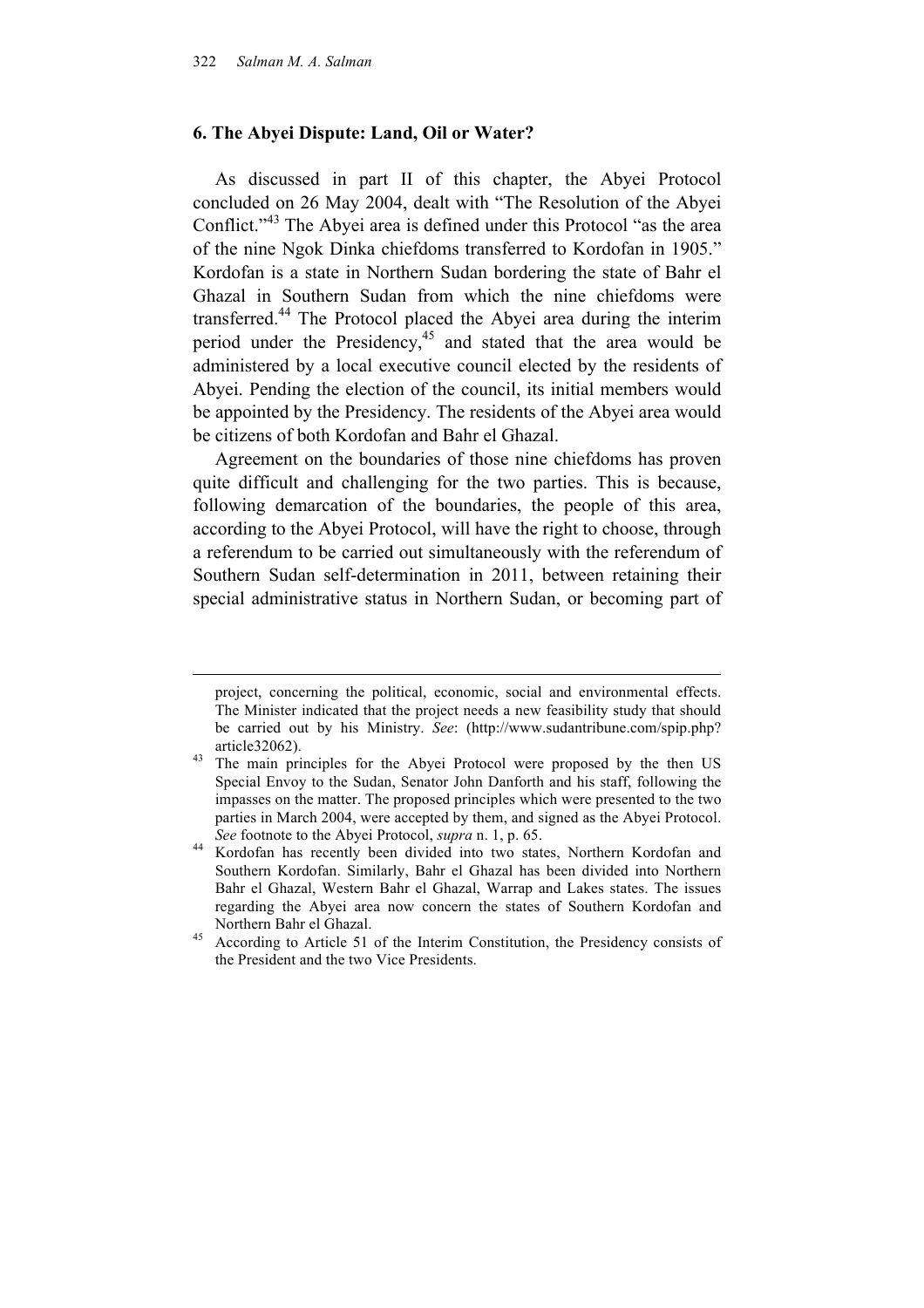Bahr el Ghazal in Southern Sudan.<sup>46</sup> If they choose to become part of Bahr el Ghazal, this would mean that the Abyei area could become part of the independent Southern Sudan, if the latter chooses to secede in the referendum. In essence, this could mean that what was part of the Northern state of Kordofan, and now has a special status in the North, could be seceded to the Southern state of Bahr el Ghazal. The discovery of oil resources in and around the Abyei area has no doubt been another complicating factor. The Abyei Protocol included detailed provisions on the sharing of the net-oil revenue from the oil produced in the Abyei area during the interim period. $47$  It should also be added in this connection that in addition to the National Government and the SPLM/A, the dispute also involves the Southern tribe of the Ngok Dinka and the Northern tribe of the Misseriya who share large parts of, and have conflicting claims on, the Abyei area.<sup>48</sup>

Because the two parties were unable from the start of the negotiations to agree on the boundaries of the Abyei area, they decided to include in the Protocol provisions for referring the matter for a decision to the Abyei Boundaries Commission  $(ABC)$ <sup>49</sup> This was finally done in March 2005, and the ABC commenced its work soon after. The five international experts of the ABC (the Experts) issued their Report in July 2005, delimiting the Abyei area in a way close to the claims of the SPLM/A. The Experts' Report placed the legitimate dominant claims of the Ngok Dinka well into Kordofan to the north. It delimited large areas to Abyei in the east, and some areas to the west.<sup>50</sup> It also established a "shared secondary rights" area

 <sup>46</sup> Most of the provisions of the Abyei Protocol, including the referendum, are

reflected and incorporated in Article 183 of the Interim Constitution.<br>The Abyei Protocol sets the following percentages for the sharing of the net revenue from the oil produced within the Abyei area: 50% for the National Government, 42% for the Government of Southern Sudan, and 2% for each of Bahr el Ghazal, Kordofan, the Ngok Dinka and the Misseriya. <sup>48</sup> For the extent of the claims of each of the Ngok Dinka and the Misseriya, *see* 

*infra*, n. 49 & n. 50.  $\frac{49}{5}$  For composition, description and analysis of the work of the ABC, *see* 

Petterson D., *Abyei Unresolved: A Threat to the North-South Agreement*, in *Implementing Sudan's Comprehensive Peace Agreement – Prospects and Challenges* (Woodrow Wilson International Center for Scholars – Africa Program, May 2008), pp. 22-23. 50 For the Abyei Boundaries Commission Report *see*: (http://www.sudanarchive.net

<sup>/</sup>cgi-bin/sudan?a=d&d=Dl1d18).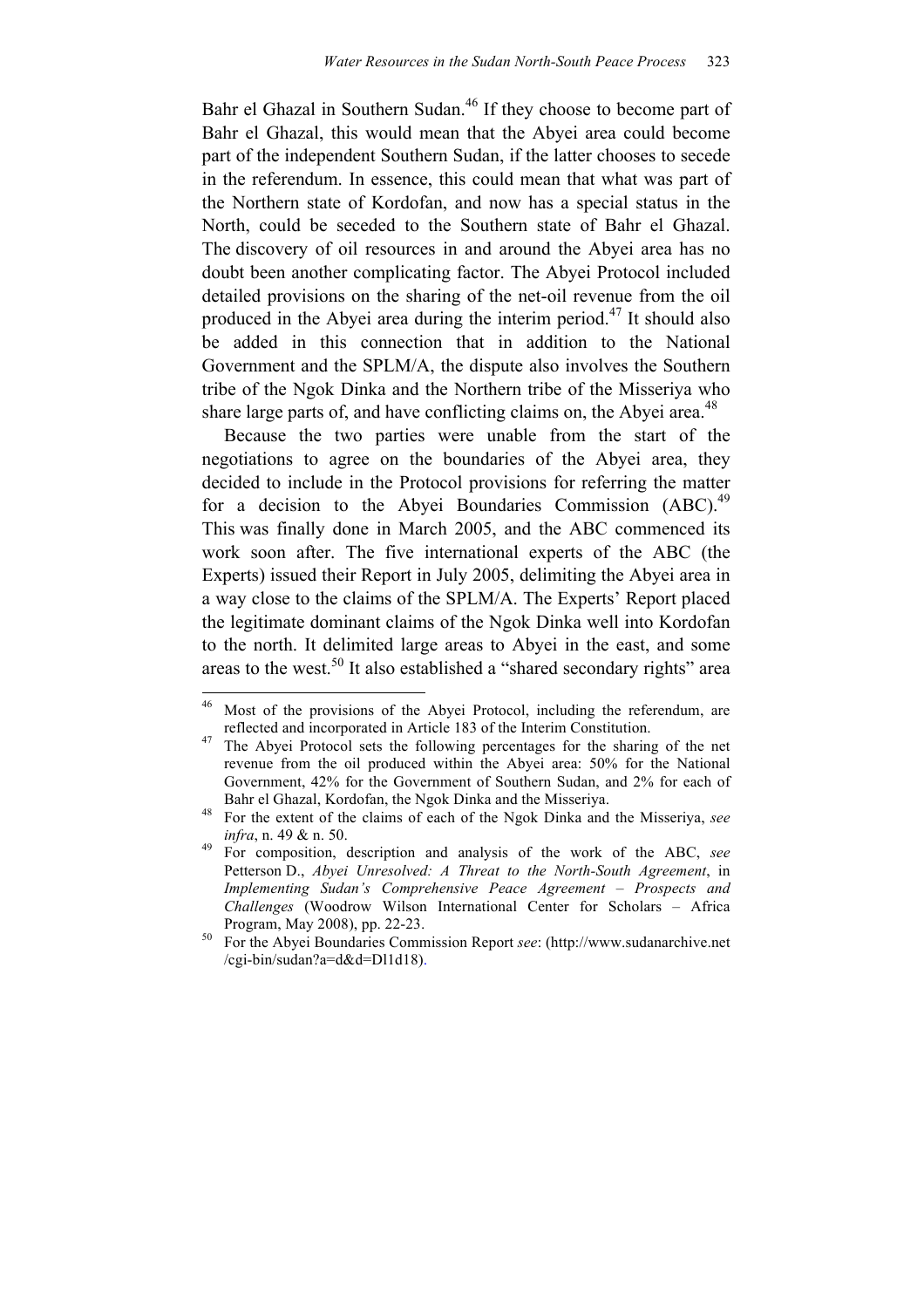for the Ngok Dinka and the Misseriya north of the dominant claims area, and divided it between the two parties. Thus, large areas of Kordofan were delimited as the Abyei area by the Experts' Report.

The Report was accepted by the SPLM. However, it was immediately rejected by the Government of the Sudan who alleged that the Experts had exceeded their mandate. The dispute continued to be a thorny and difficult one for the next three years. It remained without a resolution until July 2008 when the two parties agreed, following major clashes in Abyei city, to refer the dispute to the Permanent Court of Arbitration (PCA).

The Arbitral Tribunal of the PCA was constituted in October  $2008$ ,<sup>51</sup> and it issued its Award on 22 July 2009.<sup>52</sup> It decided that the Experts did not exceed their mandate with regard to the legitimate dominant claims of the Ngok Dinka on the northern boundary, but they exceeded that mandate with regard to the eastern and western boundaries, and with regard to the "shared secondary rights" above the northern boundary. The Award reduced the Abyei area delimited by the Experts substantially on the eastern part, and slightly on the western part. As a result of the reduction in the eastern part, some major oil fields reverted to Northern Sudan.<sup>53</sup> On the other hand, the Award has resulted in Bahr el Arab (the Kiir River), which is the main river in the area, together with most of its major tributaries, falling largely within the newly delimited area of Abyei.<sup>54</sup> The grazing and other traditional rights of the Misseriya and Ngok Dinka north and

 <sup>51</sup> The Government of Sudan appointed Judge Awn Al-Khasawneh and Professor Gerhard Hafner. The SPLM appointed Professor Michael Reisman and Judge Stephen Schwebel. The Secretary-General of the PCA appointed Professor

Pierre-Marie Duruy as the Presiding Arbitrator. <sup>52</sup> For a copy of the Arbitral Tribunal Award *see:* (http://www.pca-cpa.org/

upload/files/Abyei%20Final%20Award.pdf). <sup>53</sup> The Government of the Sudan announced immediately after the PCA decision that the Government of Southern Sudan (GoSS) would no longer receive any of the revenue from the oil in those fields, now that they are no longer in the Abyei area. The GoSS responded by stating that the GoSS would still claim those oilfields as part of Southern Sudan when the process of delimiting the entire

borders between the North and the South commences. <sup>54</sup> For the map of the Abyei area as delimited by the PCA Arbitral Tribunal *see:* (http://www.pca-cpa.org/upload/files/Abyei%20Award%20Appendix%201.pdf).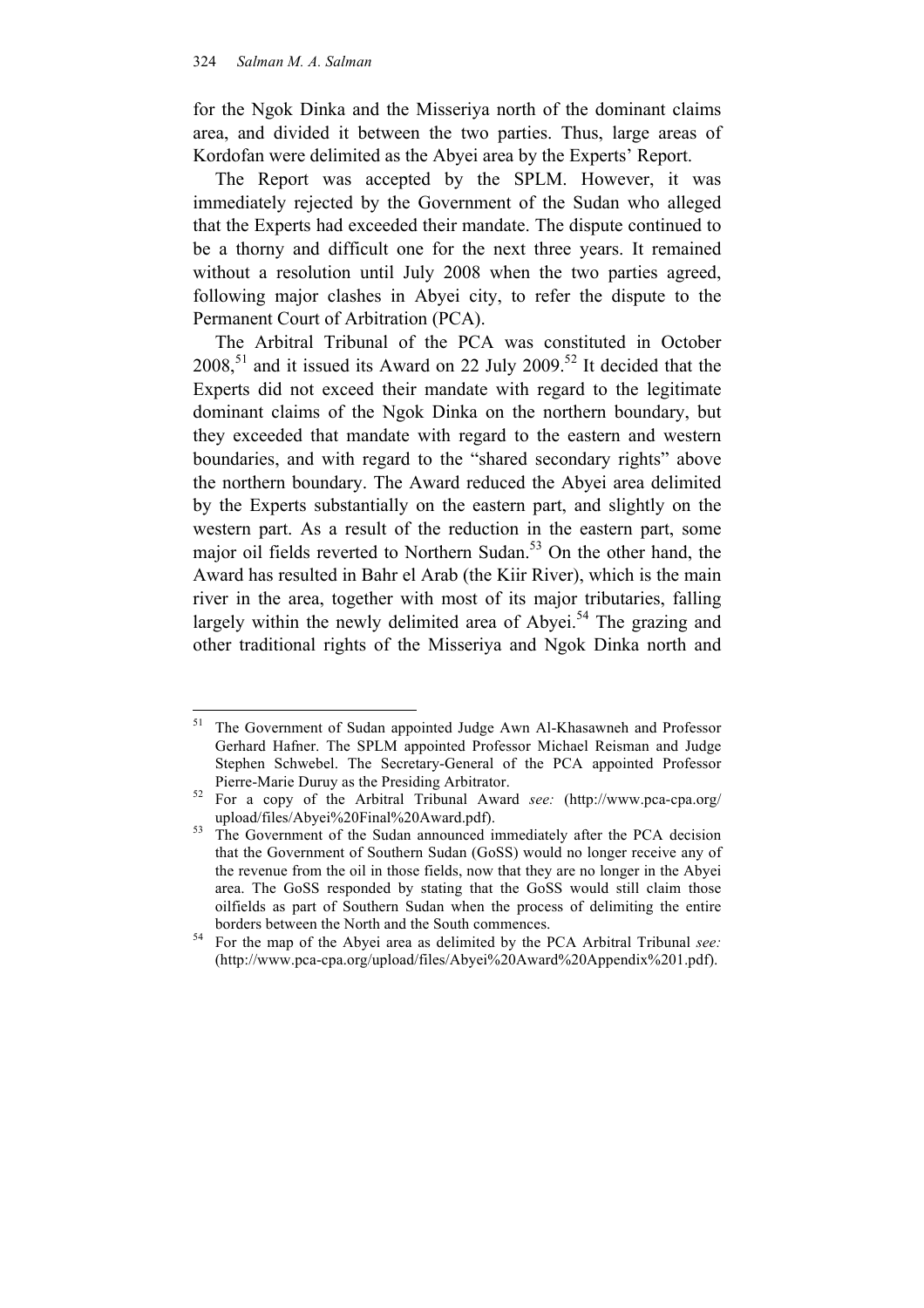south of the Abyei area have been confirmed by both the Experts' Report and the PCA Award. In this connection, the Award stated that:

"The exercise of established traditional rights within or in the vicinity of the Abyei Area, particularly the right (guaranteed by Section 1.1.3 of the Abyei Protocol) of the Misseriya and other nomadic peoples to graze cattle and move across the Abyei Area (as defined in this Award) remains unaffected."<sup>55</sup>

The Award went further and indicated that under international law traditional rights are not extinguished by boundary delimitations. Thus, the Ngok Dinka and the SPLM/A got land and water, while the Government of the Sudan got most of the oil fields around the area, and the Misseriya got their grazing rights in and around the Abyei area confirmed.

The PCA Award is, without doubt, a balanced and well argued and presented decision. It was accepted by both parties; and the United Nations, IGAD, the European Union and the United States welcomed it. Even the strong and harsh dissenting opinion by one of the arbitrators did not dilute the wide welcome it received, nor affect what was seen as its value and positive contribution to the peace process in the Sudan<sup>56</sup>

Although the Abyei dispute, on the face of it, is about land, it is really oil and water that are actually the real aspects of the dispute. The grazing rights of the nomad communities in the area are basically about rights to water resources. This point was highlighted by the dissenting opinion of Judge Al-Khasawneh when he asked: who "gave the Experts or the Tribunal the right to reduce the Misseriya to second class citizens in their own land and to create conditions which may deny them access to water."<sup>57</sup> With the oil in this area expected to run out soon,<sup>58</sup> water springs out as the actual, and indeed, the pivotal element of the dispute.

<sup>&</sup>lt;sup>55</sup> See Arbitral Tribunal Award, *supra* n. 51, paragraph 770 (e) 2, p. 268.<br><sup>56</sup> Judge Al-Khasawaneh dissented and issued a separate dissenting opinion.<br><sup>57</sup> See Paragraph 203 of Judge Al-Khasawneh's dissenting opinion, International Crisis Group, *Sudan: Breaking the Abyei Deadlock,* available at: (http://www.crisisgroup.org/home/index.cfm?id=5122).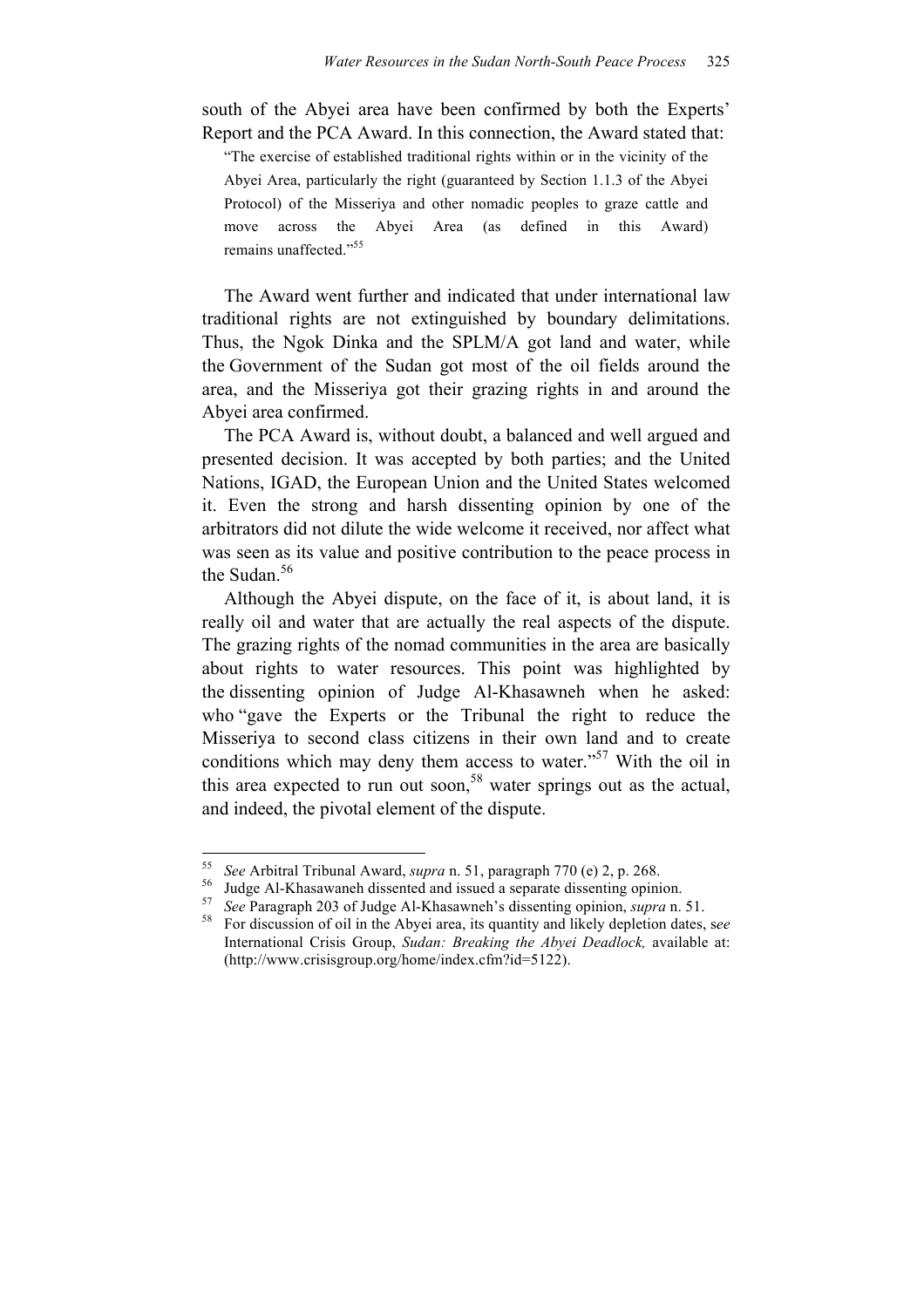# **7. Conclusion**

Since the decolonization process started in Africa more than fifty years ago, the right of self-determination within an independent State materialized in only one case, that of Eritrea. The case and history of Eritrea may be special, warranting the granting and exercise of such a right. The case of the Southern Sudan might have been different had Northern Sudan kept its promises to Southern Sudan of federation and regional autonomy, repeatedly made since  $1947$ ,<sup>59</sup> and actually epitomized in the 1972 Addis Ababa Agreement. The demand for selfdetermination started evolving following the establishment of the SPLM/A in 1983, and was formalized in the early 1990s,  $60$  and a decade later became the cornerstone of the CPA in  $2002$ .<sup>61</sup> Its evolution was a direct result of the failure of the successive governments in Khartoum to honor their agreements with the South.<sup>62</sup>

<sup>&</sup>lt;sup>59</sup> The first North-South meeting to discuss the future relations between the two parts of the country took place in Juba in 1947. For more on the Juba Conference *see* Wai D., *The Southern Sudan: The Problem of National Integration*, p. 185 (Frank Cass, 1973).<br>The SPLM/A meeting held in the town of Torit in Southern Sudan on 6 to

<sup>13</sup> September 1991, decided, *inter alia,* that any future negotiations with the North on the relationship between the two parts of the country would be based either on a unitary democratic and secular system, or a confederal system of government, or on the right of self-determination for the people of Southern Sudan. For the minutes of the Torit meeting, *see,* Abdel Magid Bob, *Southern Sudan – the Debate of Unity and Secession* (in Arabic) Annex 24, p. 358 (University of Khartoum 2009). This was the first time that the options of self-

determination and confederation were officially adopted by the SPLM/A. It is worth noting that the title of each of the agreements under the CPA, except the Machakos Protocol, indicates what that agreement would be dealing with (such as wealth, power, security and Abyei). Instead, that Protocol has been given the title "Machakos Protocol" rather than "Self-Determination" which is what the Protocol is about. The reason for this could be that the parties did not want to over-publicize self-determination and make it a title of the first agreement reached by them, knowing very well the domestic and regional concerns over the issue.<br><sup>62</sup> It should be noted that the implementation of the CPA itself is fraught with

challenges and differences between the two parties to the CPA. The Southern Sudan Referendum Act which was supposed to be promulgated in 2007, has not been issued by the time this chapter was completed in September 2009. Nor has the Southern Sudan Referendum Commission been established by that time, *see*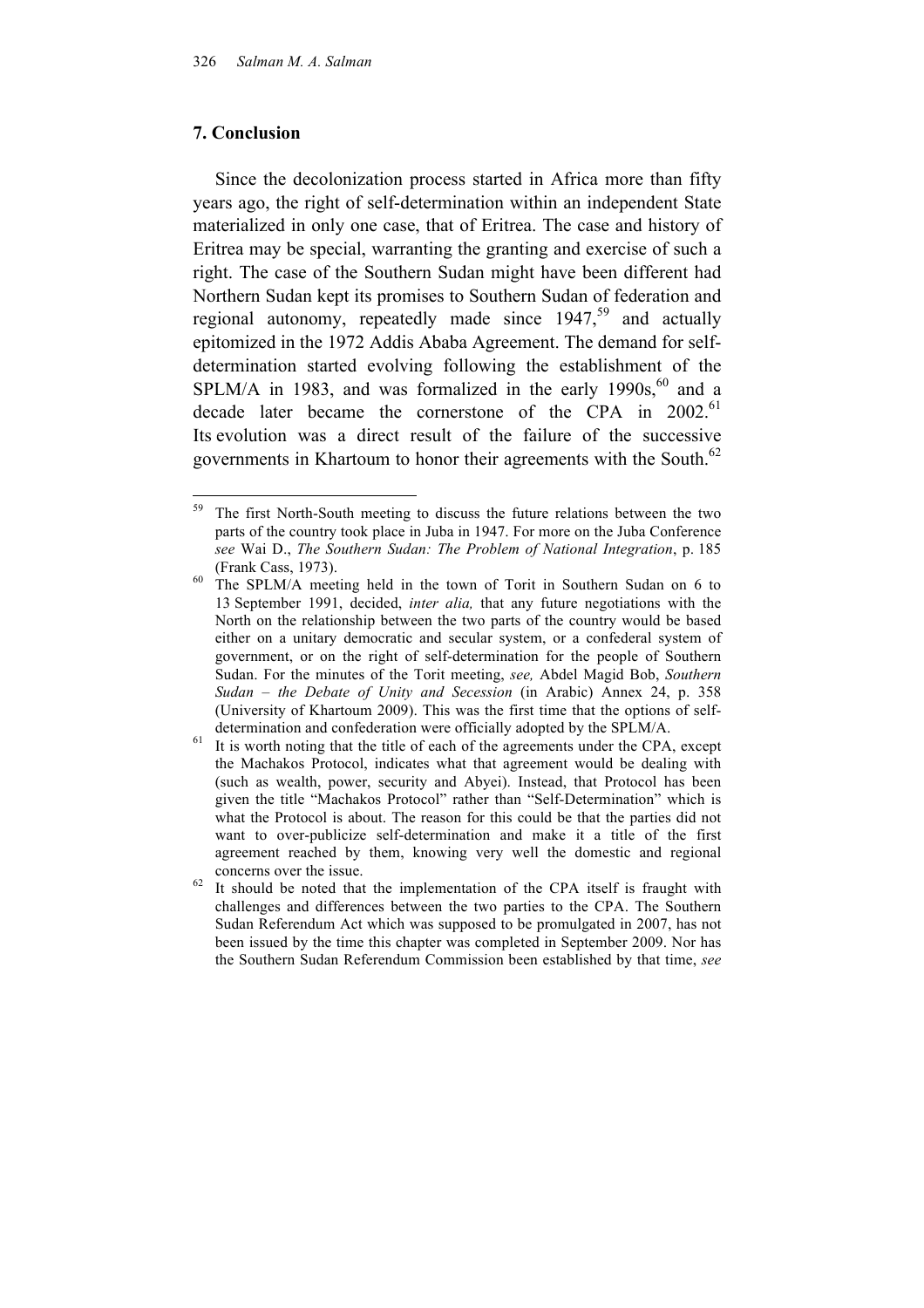In addition to the Addis Ababa Agreement, the Jonglei Canal project was another example of such failure.<sup> $63$ </sup> The concerns and sentiments of those who opposed the Canal in the 1970s turned out to be true in the 1980s; and what was started by the students' demonstrations in 1974 was picked up by the SPLM/A in 1983. Water proved to be a galvanizing factor in both instances. With 28% of the Nile flow crossing from Southern Sudan into Northern Sudan and thereafter Egypt, there is also an increasing realization of the potential role for Southern Sudan in the hydro-politics of the Nile Basin.

Despite these substantive chapters of history and geography, the CPA included limited provisions on water resources, and those provisions essentially vested exclusive responsibility over the Nile waters on the National Government. In contrast to this, and as discussed earlier, detailed provisions are included in the CPA on the sharing and management of land, natural resources and oil and its revenues.

The decision of the SPLM to vest the responsibilities over the Nile waters on the National Government during the interim period should, however, be viewed within the overall intricate hydro-politics of the Nile Basin, and the current water needs of Southern Sudan. The concerns of some of the Nile riparians about the complications and challenges that would ensue as a result of the possibility of the birth of an eleventh riparian have been, to some extent, allayed through this decision. Additionally, there has been no need on the part of Southern Sudan during the interim period for a share of the Nile waters allocated to the Sudan under the 1959 Agreement. Nor has there been a need for representation of the SPLM in the Permanent Joint Technical Committee since no projects affecting the swamp areas of Southern Sudan are being discussed or planned by the Committee during the interim period.

However, this situation will most likely change in the near future. Southern Sudan will, sooner or later, start preparation and

 $\overline{a}$ 

*supra* n. 9. Other challenging issues facing implementation of the CPA include agreement on the results of the population census, and demarcation of the north-

south borders, *see supra* n. 53. <sup>63</sup> *See* generally Alier A., *Southern Sudan – Too Many Agreements Dishonored, supra* n. 37.